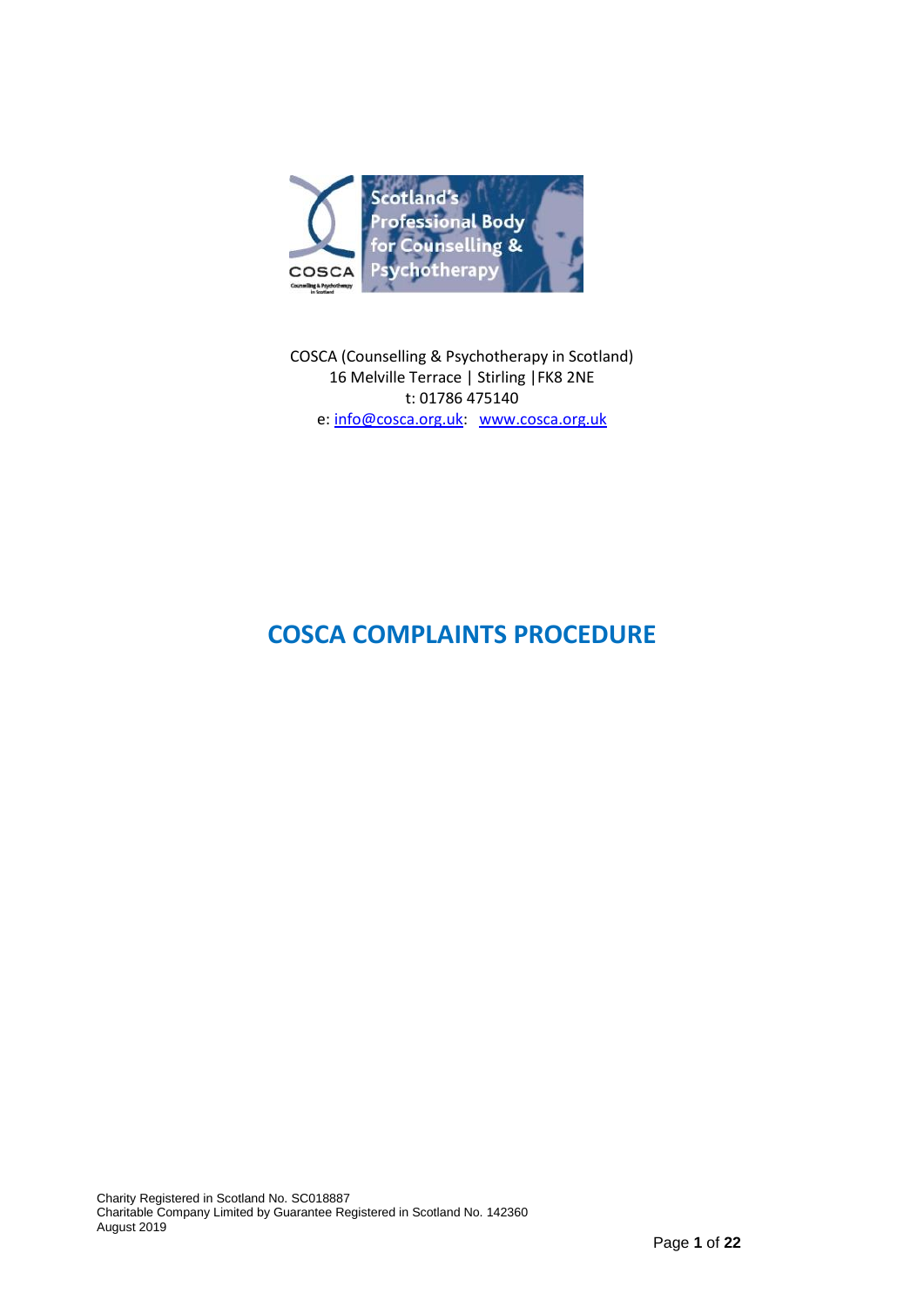

## **HOW TO MAKE A COMPLAINT ABOUT A MEMBER OF COSCA**

(COSCA Complaints Procedure – [www.cosca.org.uk](http://www.cosca.org.uk/) – Complaints)



Charity Registered in Scotland No. SC018887

Charitable Company Limited by Guarantee Registered in Scotland No. 142360 August 2019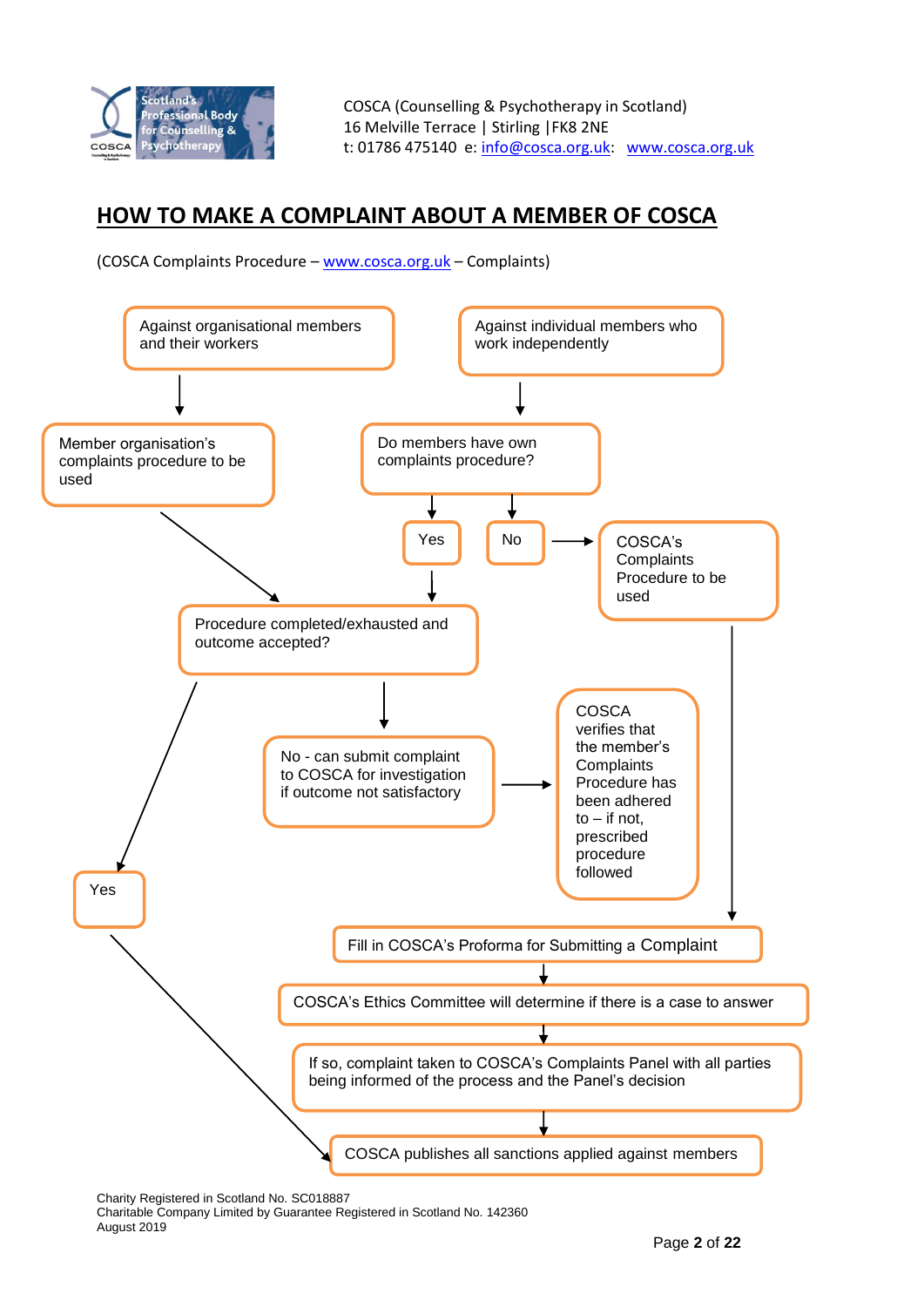

## **COSCA COMPLAINTS PROCEDURE**

## **1. Information about the Complaints Procedure and Process**

- 1.1 This Complaints Procedure provides a means of examining a complaint against an individual or organisational member of COSCA (Counselling & Psychotherapy in Scotland). Its aim is to determine whether a breach of the COSCA Statement of Ethics and Code of Practice has taken place (see Appendix 1), and whether any action should be taken by COSCA under this Procedure.
- 1.2 In addition to this complaints procedure, COSCA has a system for dealing with information about members that is known to COSCA and is not examined under the complaints, appeals or grievance procedures. This system provides COSCA with the discretion to act promptly to protect the public where needed and when it becomes aware of a possible breach of its standards including the COSCA Statement of Ethics and Code of Practice. See COSCA's website under complaints: System for Dealing with Information Known to COSCA about Members.
- 1.3 In the interests of transparency and fairness, all members of COSCA are required to pass information about COSCA's Complaints Procedure onto their clients and/or those to whom they provide counselling related services including training and supervision.
- 1.4 A complaint can be brought by a member of the public or a current member of COSCA, seeking, receiving or having received counselling, psychotherapy or counselling/counselling skills training provided by a COSCA member, and other services which pertain to counselling. Anonymous complaints cannot be brought against a member because they cannot be dealt with fairly under this complaints procedure. Complaints against former workers of member organisation who were individual members of COSCA at the time of the allegation and who are still members will be dealt with under the system for dealing with information about members that is known to COSCA and is not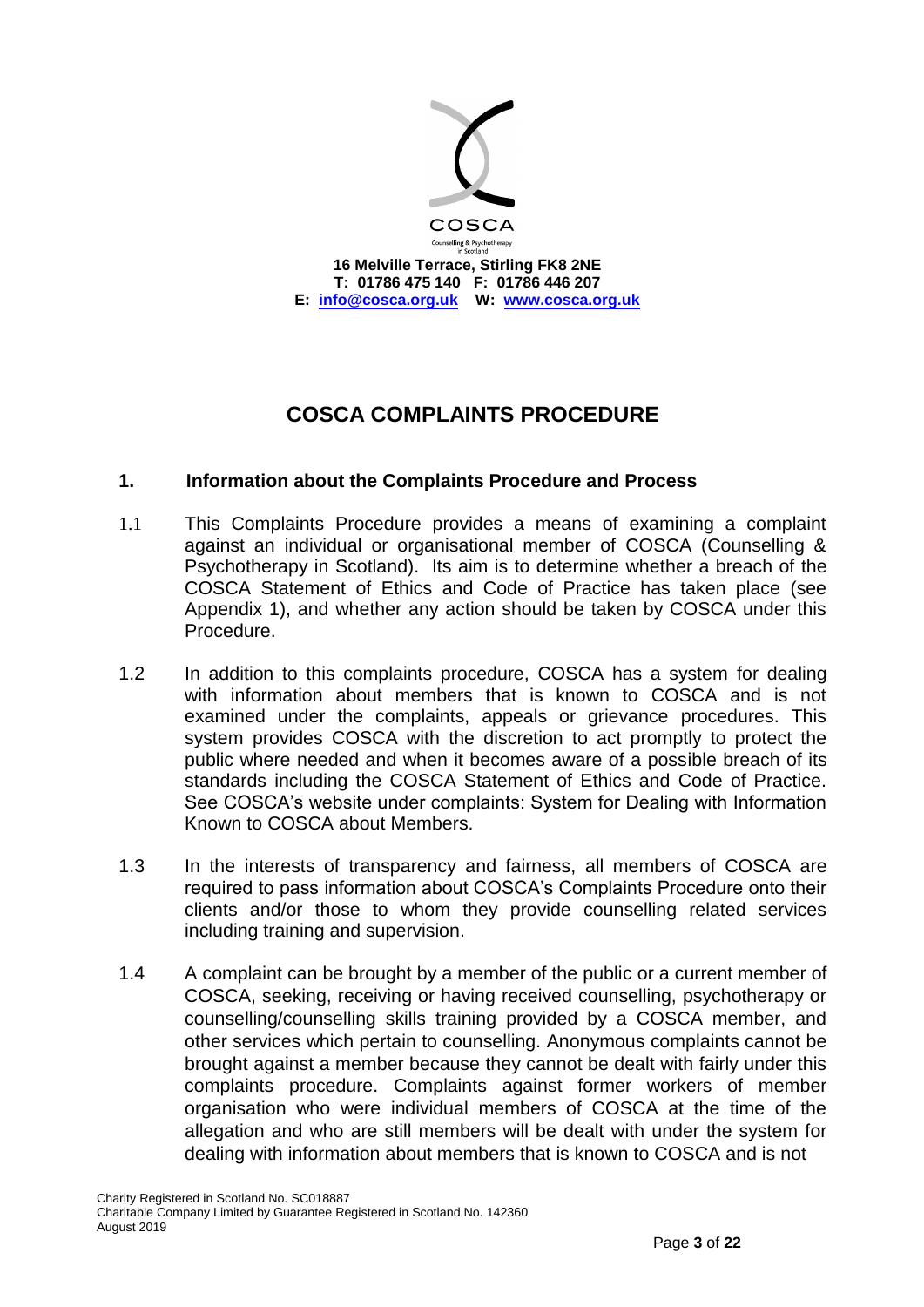examined under the complaints, appeals or grievance procedures. An appropriately authorised third party e.g. personal tutors, social workers, and legal guardians can bring a complaint on behalf of a minor and/or an adult lacking capacity. The complainant must submit the complaint to COSCA's Chief Executive, within three years of the alleged breach of the COSCA Statement of Ethics and Code of Practice.

- 1.5 Third parties are those who have not personally received services related to counselling and psychotherapy from a COSCA member.
- 1.6 Third parties who have themselves been directly and adversely affected by the services of a COSCA member can submit a complaint against members of COSCA in certain circumstances. As part of the complaint, the onus is on third parties to evidence the above direct and adverse affect on them.
- 1.7 Complaints submitted by third parties will be dealt with under the same procedure for dealing with other complaints against members of COSCA i.e. the COSCA Complaints Procedure.
- 1.8 COSCA will only consider complaints from third parties that allege that the service provided by the COSCA member was a) a breach of the COSCA Statement of Ethics and Code of Practice and/or illegal and b) that it had a direct and adverse affect on the third party submitting the complaint.
- 1.9 In the event that COSCA investigates a complaint by a third party, COSCA will not disclose any information to the third party complainant that is confidential between the COSCA member and the recipient of the service(s) from that COSCA member unless it has the authority from the above parties to do so. The third party complainant will, therefore, only receive a limited amount of information about the investigation into the complaint.
- 1.10 Complaints will not be accepted from third parties who are acting on behalf of complainants or COSCA members involved in a complaint e.g. professionals such as solicitors, accountants, claims management companies, friends, colleagues, consumer advisers, councillors, and elected members of parliament.
- 1.11 Every complaint received will be treated in confidence.
- 1.12 The procedure is designed to be respectful and supportive to both the complainant and the COSCA member complained against.
- 1.13 Normally, the complaint must be made in writing using the Proforma for Submitting a Complaint to COSCA, be signed and dated, and be marked 'Private and Confidential'. Where this is not possible for the complainant, the Chief Executive will make special arrangements for the submission of the complaint (see also Complaint Procedure: General points no 5.9).
- 1.14 COSCA does not require individual members to have their own complaints procedure regardless of whether they work independently or for an organisational member. When individual members work independently and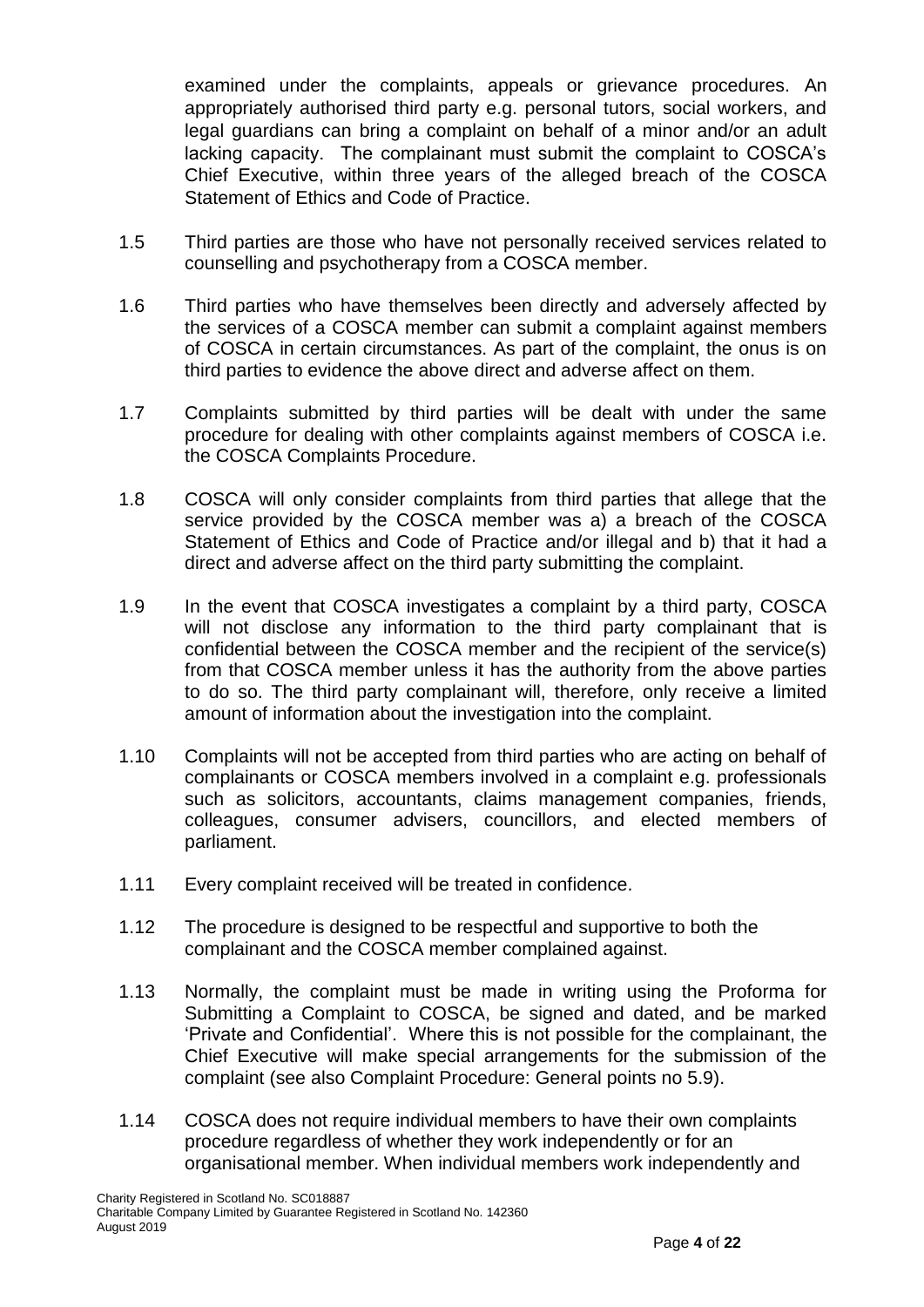choose to have their own complaints procedure, then complaints should first be submitted under the individual member's complaints procedure. In the event that the complainant remains dissatisfied, the complaint can be submitted to COSCA for investigation. The internal complaints procedure of the individual member is required to be exhausted before such a complaint can be submitted to COSCA. A time limit of one month from the time the complainant was informed about the outcome of his/her appeal under the member's complaints procedure is allowed for the above complaint to be submitted to COSCA.

- 1.15 Where the complaint is against an individual member working independently and that individual member does not have a complaints procedure, the complaint should be submitted direct to COSCA. COSCA will make known to the party complained against the identity of the complainant.
- 1.16 All organisational members of COSCA require to have their own complaints procedure**.**
- 1.17 Where the complaint is against an organisational member or an individual member who works for an organisational member, complaints must be submitted to the organisational member. Where the complaint is against an individual non-member working for an organisational member, complaints must be submitted to the organisational member and not to COSCA. In the event that the complainant remains dissatisfied, the complaint can be submitted to COSCA for investigation. The internal complaints procedure of the individual member is required to be exhausted before such a complaint can be submitted to COSCA. A time limit of one month from the time the complainant was informed about the outcome of his/her appeal under the member's complaints procedure is allowed for the above complaint to be submitted to COSCA.
- 1.18 To ensure consistency and robustness of the complaints procedures used by organisational members and individual members with their own complaints procedures (referred to as "above members" below), the above members, when applying for membership are required to submit their complaints procedures for review by COSCA. To be awarded membership, all complaints procedures submitted need to meet COSCA's standards for complaints procedures. COSCA's Standards for Complaints Procedures are on COSCA's website under complaints: COSCA's Standards for Complaints Procedure. In accordance with the above Standards, the complaints procedures of the above members are required to be managed by an appropriate individual and heard by an independent panel.
- 1.19 In addition, if the above members are selected under COSCA's annual audit of organisational and individual members, they are required to submit their complaints procedures for review and assessment by COSCA under the above Standards for Complaints Procedures.
- 1.20 COSCA can act as a first point of contact to those considering a complaint against the above members to provide advice and, at COSCA's discretion, to offer to submit the complaint to the above members to be dealt with under its own complaints procedure.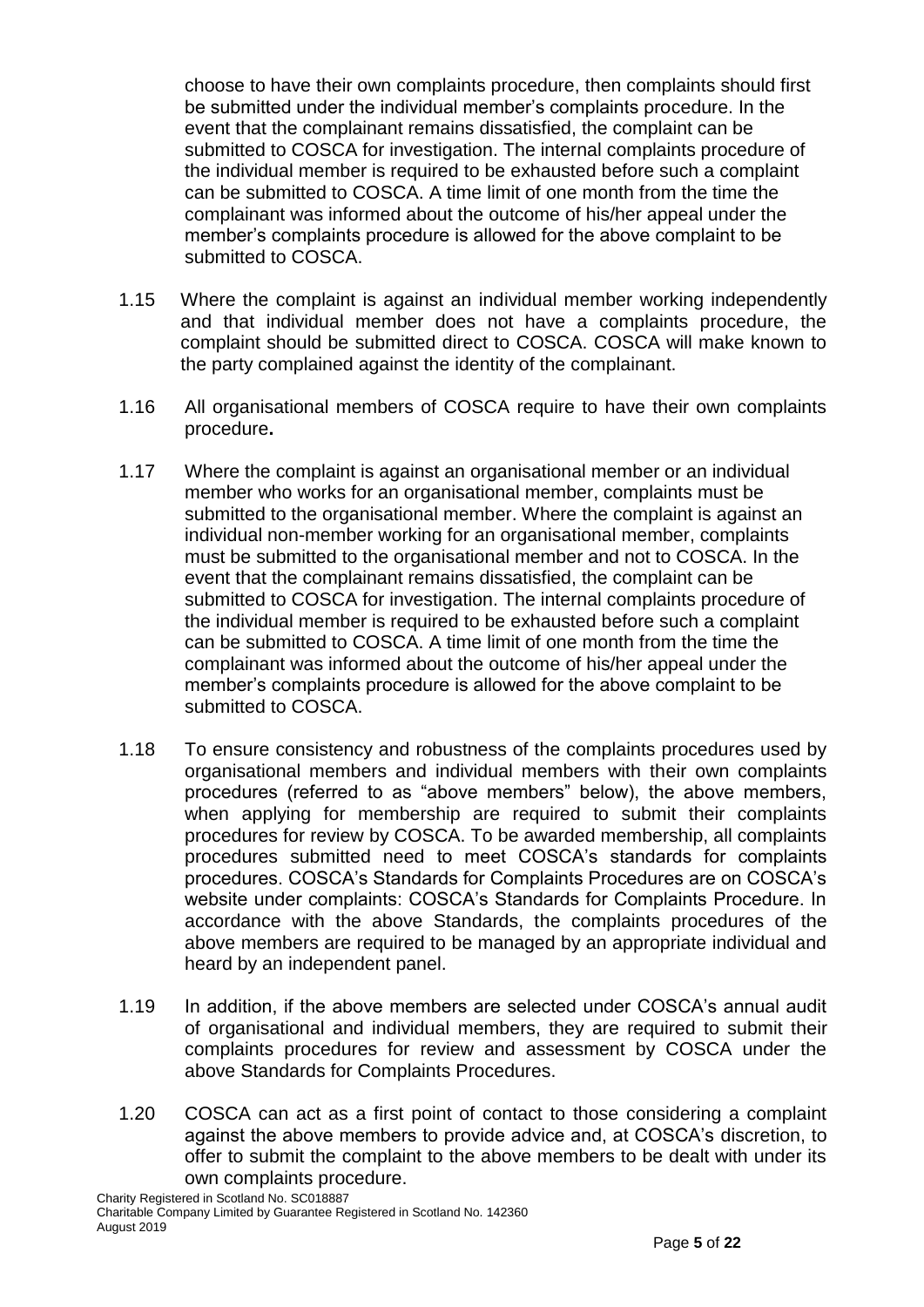- 1.21 The above members are required to provide evidence, on request, to COSCA that their own complaints procedures have been exhausted in respect of particular complaints.
- 1.22 Where the complaint is against the above members and their own complaints procedure has been exhausted, and the complainant remains dissatisfied, the role of COSCA is to verify:
	- that the above members' procedures have been followed and that there has not been a breach of the COSCA Statement of Ethics and Code of Practice in the course of investigating the complaint
	- that the outcome of their procedures is not unlawful, unreasonable, unjust, oppressive, discriminatory or otherwise wrong
	- that the above outcome is based on policies and practices that are not unreasonable, unjust, oppressive or discriminatory
	- that the above outcome was explained properly to the complainant.
- 1.23 COSCA reserves the right to review the substance of a complaint in addition to examining the process followed or the complaints procedure used by the above members to consider a complaint.
- 1.24 COSCA also reserves the right to re-hear or re-investigate the complaint previously heard or investigated by the above members.
- 1.25 If the COSCA investigation into the complaint finds that the above members have not followed procedures and/or that the outcome of the above member's procedures is deficient and/or erroneous as described under 2.3 above, COSCA can require that the above members review their decisions related to the complaint under investigation within a period of 3 months. If COSCA requires the above members to carry out the above review, COSCA can require the above members to:
	- process with speed and efficiency the decision(s) of their own investigation into the complaint
	- change or reconsider their decisions
	- give the complainant an explanation, or a better explanation, for the above members' actions and decisions
	- provide an apology to the complainant
	- consider reducing, waiving or writing off a debt or sanction
	- consider paying the complainant some form of financial compensation
- 1.26 If the above investigation into the complaint finds that the time limits set by the above members for the investigation of complaints were not adhered to, COSCA can require the above members and the complainant to explain the reasons for this. In the event that the above members are deemed by COSCA to be responsible, or partially responsible for the time limits being exceeded, COSCA can require them to provide evidence to COSCA within a period of three months that robust measures are in place to prevent the above members exceeding their investigation time limits again.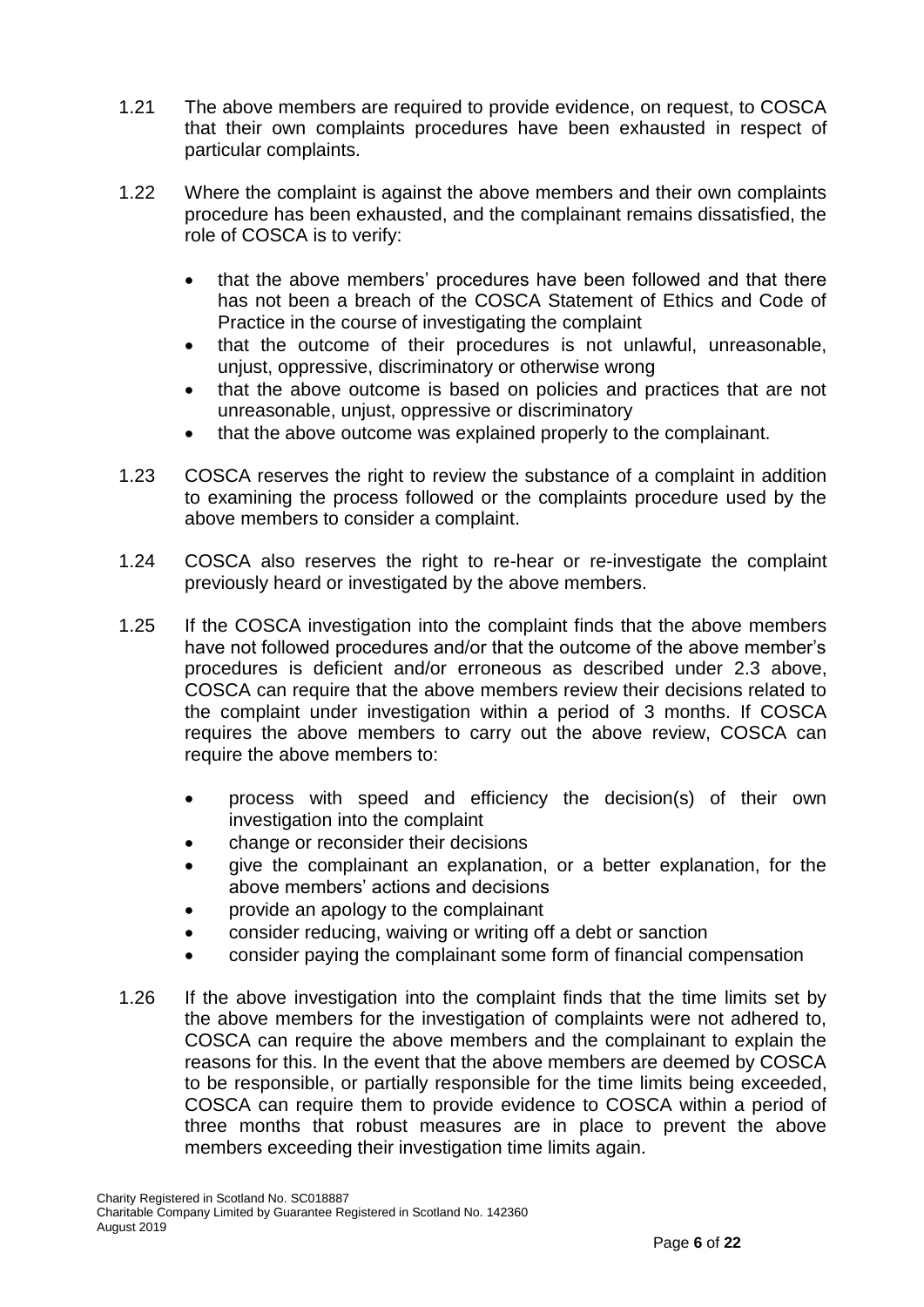- 1.27 All the above members who have their own complaints procedure are required to submit to COSCA immediate reports at the conclusion of their complaints proceedings related to counselling and psychotherapy, whether upheld or not upheld, and notify COSCA of any sanctions applied. This will reduce the potential conflict of interest in the above members being unwilling to criticise and recommend a sanction against themselves. The proforma for submitting the above reports is on COSCA's website under complaints - Report to COSCA at the Conclusion of Complaints Proceedings.
- 1.28 On receipt of the above report, the Chief Executive will check whether any sanctions were applied to an individual member of COSCA. If so, the Chief Executive will:
	- inform the individual member to whom the sanction is applied about the notification of the sanction to COSCA
	- enter the sanction on COSCA's internal membership database and the COSCA Register of Counsellors and Psychotherapists under the individual member's name, stating which member applied the sanction
	- inform the individual member complained against that they must comply with the sanction and provide evidence to the member that applied the sanction and to COSCA of having done so
	- inform the member who applied the sanction to notify COSCA regarding compliance by the member complained against
	- remove the sanction from COSCA's internal membership database and the COSCA Register if compliance is evidenced to COSCA.
- 1.29 Notifications of sanctions will also be submitted to the Ethics Committee for consideration.
- 1.30 On receipt of notifications, the Ethics Committee checks the sanctions applied by organisational members and individual members who have used their own complaints procedures.
- 1.31 The Ethics Committee then determines the appropriateness of the sanction applied and the time limits set for it to be fulfilled. In reaching its determination the Ethics Committee will review whether the public interest was protected.
- 1.32 If the Ethics Committee determines that the sanction imposed and/or recommended does not protect the public interest then it has the powers to require the above members to re-consider the sanction imposed and/or recommended.
- 1.33 Depending on the nature, seriousness, impact and implication of the complaint that led to the sanction, the Ethics Committee will also consider whether to:
	- suspend membership of COSCA and make entries of this on the Register and internal membership database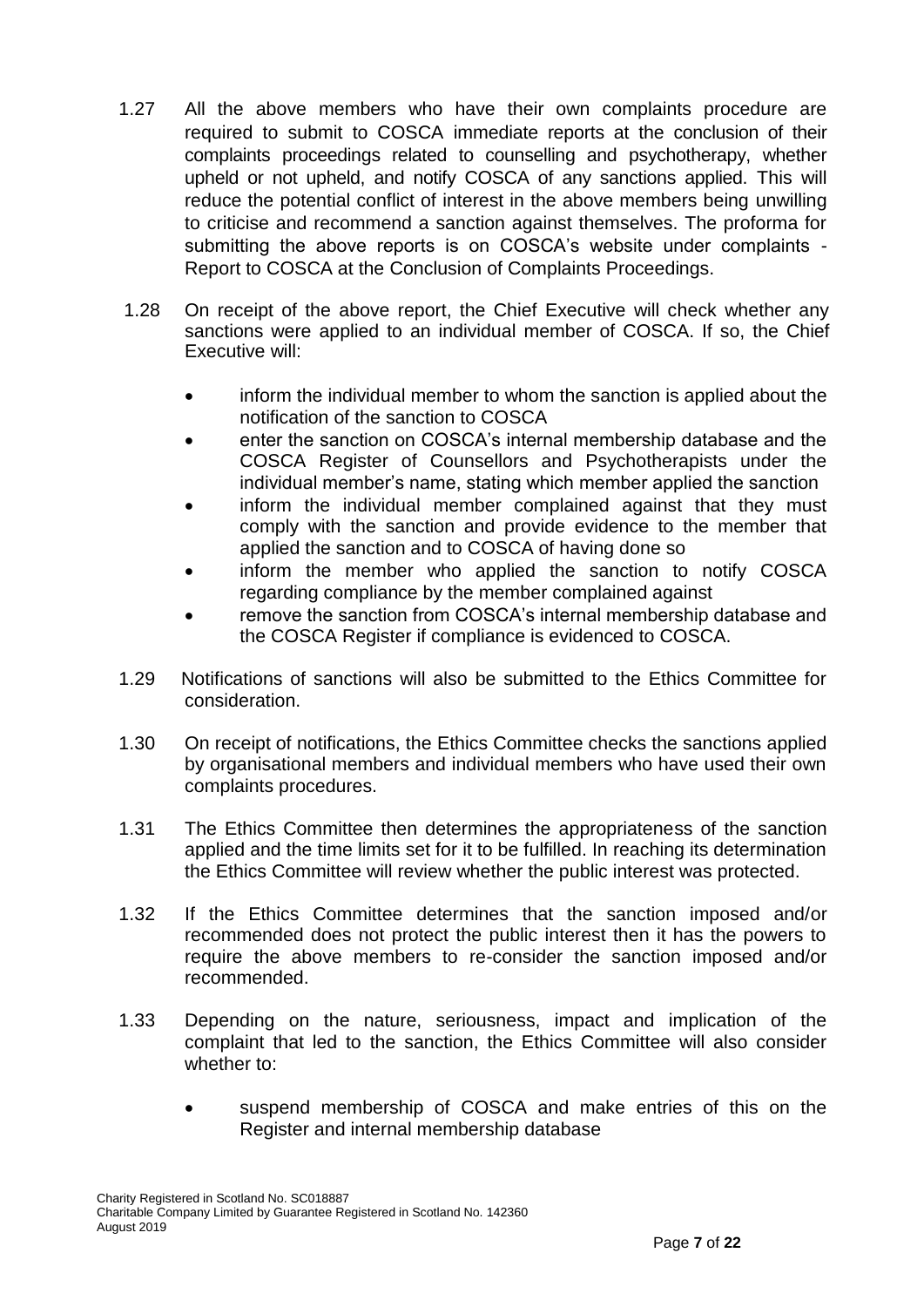- remove the member from COSCA membership, make an entry of this on the internal membership database, and publish removal on the Sanctions Notices on COSCA's Register of Counsellors and Psychotherapist if the individual is a registrant.
- 1.34 COSCA maintains a sanctions database. This is used to monitor the time limits and fulfilment of sanctions applied by organisational members and individuals who have their own complaints procedure. The Chief Executive confirms to the Ethics Committee whether sanctions have been fulfilled and arranges for the member's details to be updated on all relevant systems as required. This ensures that only organisations and individuals who are entitled to be members are appropriately listed.
- 1.35 COSCA will notify where relevant an organisational member in the event that COSCA applies sanctions to an individual(s) working for that organisational member.
- 1.36 Where the complaint is against an employer/organisation that is not an organisational member of COSCA but involves an individual member of COSCA who is employed by, engaged as a volunteer with, or works on a self employed basis for the above employer/organisation, COSCA has no powers to proceed with the complaint against the above organisation.

Even in the event of the exhaustion of the complaints procedure of the above employer/organisation, its refusal to implement its own procedure, or the absence of a complaints procedure, COSCA has no powers to proceed with the complaint.

1.37 Where the complaint is made against an individual member of COSCA who is employed by, volunteers for, or works on a self-employed basis for an organisation that is not an organisational member of COSCA, then COSCA can consider the above complaint. The complaint should be submitted direct to COSCA and COSCA can proceed with the complaint. The role of COSCA then is to determine the extent of the responsibility of the individual member of COSCA in the complaint as opposed to that of the non-member organisation.

## **2. Making a Complaint**

2.1 As stated in Section 1, the complainant must submit the complaint to COSCA's Chief Executive, within three years of the alleged breach of the COSCA Statement of Ethics and Code of Practice. If it appears to COSCA's Chief Executive that the alleged breach took place more than three years ago, the Complaints Procedure will not proceed and the complainant will be notified of this. In particular, the complainant must complete the Proforma for Submitting a Complaint to COSCA, and identify therein: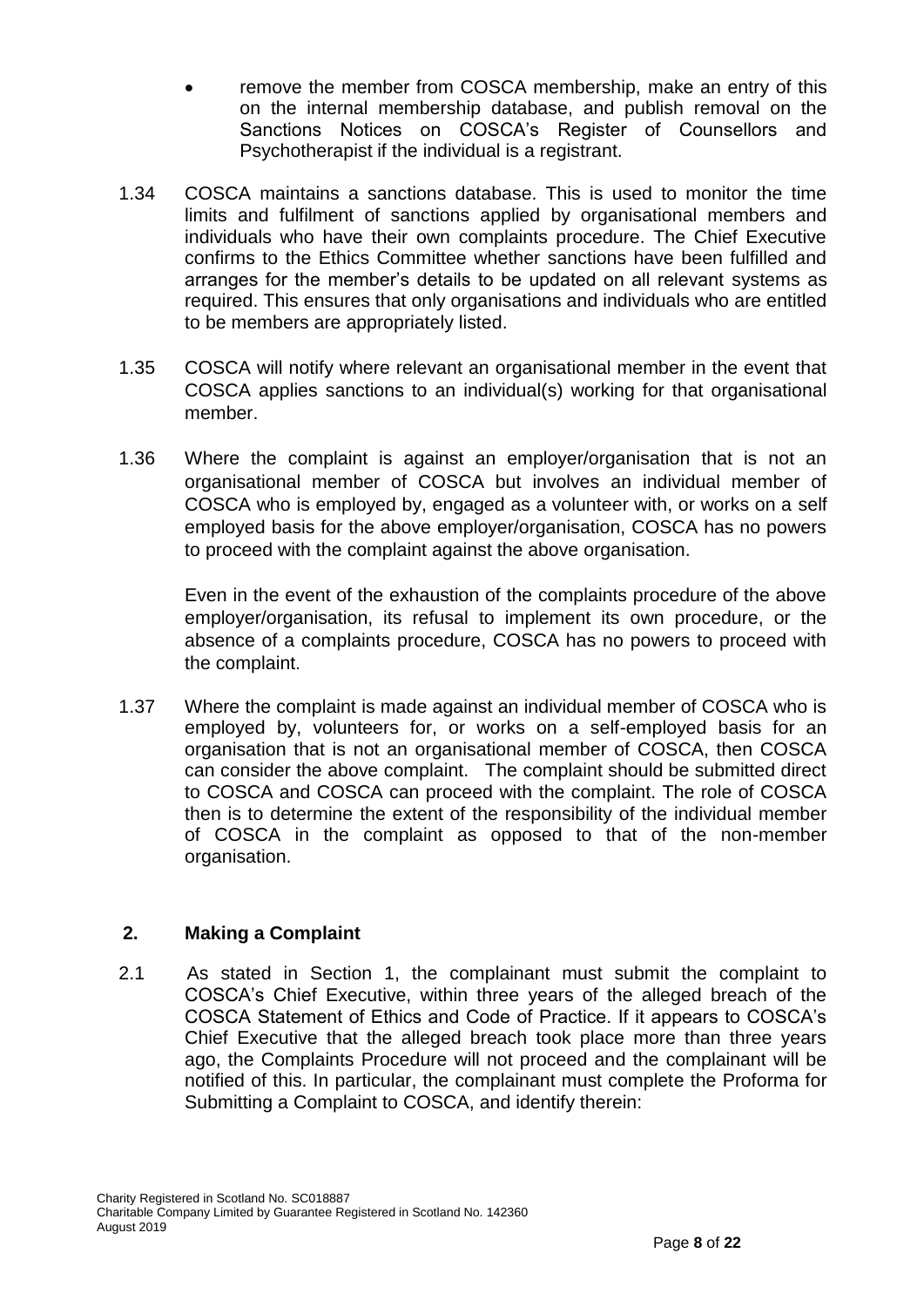- the member(s) complained against
- whether the complaint is against an individual member or an organisational member
- the part(s) of COSCA's Statement of Ethics and Code of Practice which have been breached
- specific grounds for complaint.
- how the above part(s) of the Statement have been breached (maximum 1000 words).
- 2.2 When it is not possible for the complainant to submit the complaint in writing, COSCA offers assistance for the complaint to be made –see paragraph 1.13 above and paragraph 5.9 below.
- 2.3 On receipt of a complaint, the Chief Executive will:
	- check that in the event of the complaint being against an organisational member, against an individual member who has his/her own complaints procedure or against an individual member who is employed by, engaged as a volunteer with, or works on a self employed basis for an employer/organisation that is not a member of COSCA, that the relevant complaints procedure has been exhausted and that evidence of this and the outcome of this process has been submitted. If it is not evident from the complainant's letter to COSCA that the relevant complaints procedure has been exhausted, the Chief Executive can write to the complainant in the first instance requesting written documentary evidence that the organisation's internal complaints procedure has been exhausted.
	- If the complainant confirms in writing that the organisation complained against failed to complete its own internal complaints procedure, the Chief Executive will forward a summary of the complaint to the organisation.
	- acknowledge in writing receipt of the complaint to the complainant
	- verify that the party complained against was a member of COSCA at the time of the alleged breach
	- 2.4 On completion of the above tasks, the Chief Executive will:
		- send to the COSCA member complained against a summary of the complaint
		- notify both parties that the complaint will be submitted to a meeting of COSCA's Ethics Committee which will decide whether there is a case to answer and/or if further evidence is required from the parties involved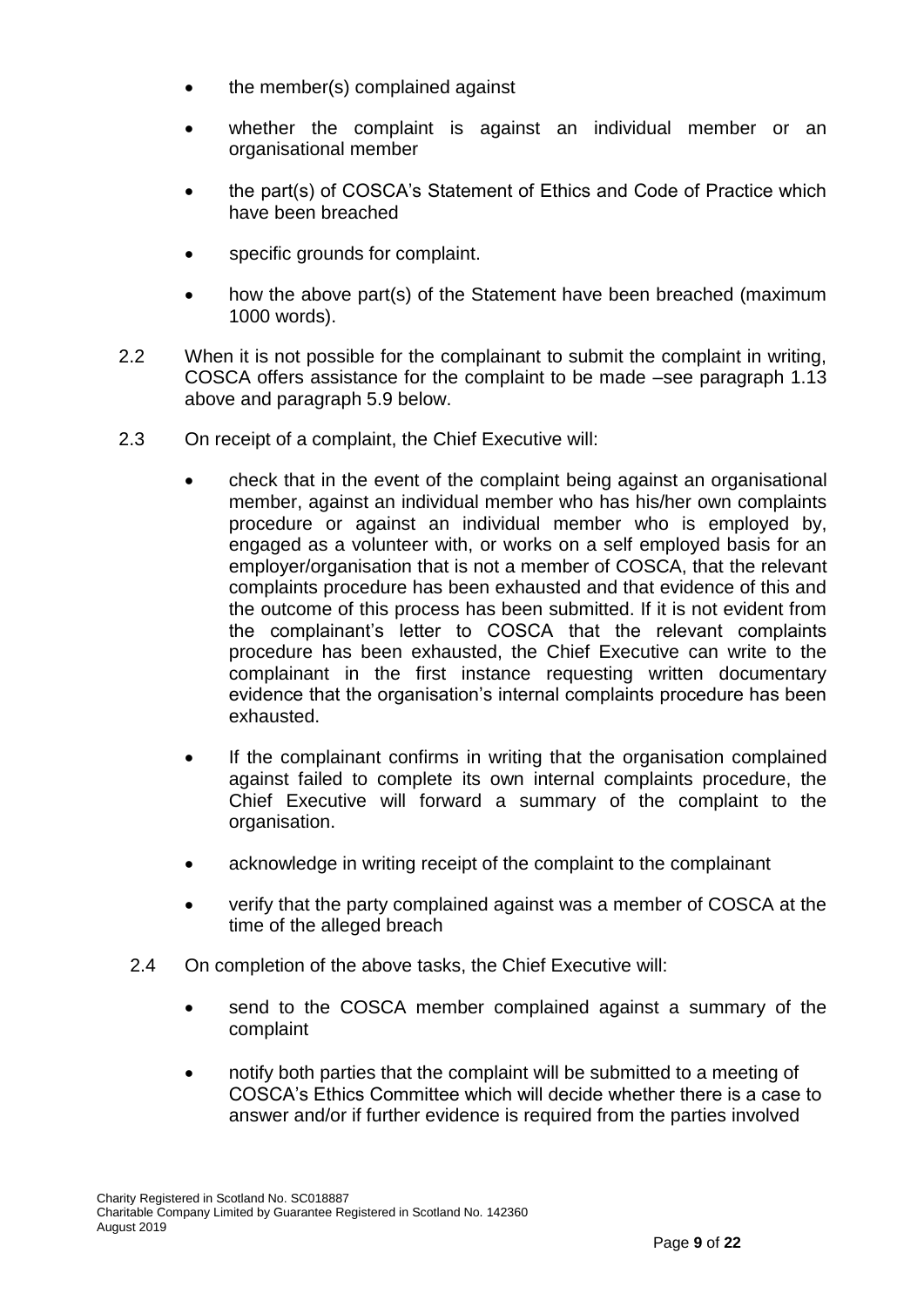#### **3. COSCA Ethics Committee**

- 3.1 COSCA may decide to hear a complaint against a member when another organisation is involved in a similar process arising out of the same substantive matter.
- 3.2 On completion of the tasks laid down in paragraph 2.3, the Chief Executive will submit the complaint to a meeting of COSCA's Ethics Committee scheduled to take place at least 5 weeks following the completion of the above tasks. The Chief Executive or his/her nominee will attend to ensure an accurate record of the meeting is made.
- 3.3 The Chief Executive will give all parties 5 weeks notice concerning the date of the Ethics Committee. This allows all parties to have 2 weeks to submit further evidence. Any further evidence, to be signed and dated, needs to be submitted to this Ethics Committee, 21 days in advance of the date of its meeting. This further evidence should be sent direct to the Chief Executive. Late submissions will not be accepted. Evidence submitted from all parties involved in the complaint, including third parties, will be acknowledged by COSCA. The Chief Executive may take legal and/or other specialist advice on these papers.
- 3.4 The Ethics Committee will:
	- decide whether to take legal and/or other specialist advice on any complaint submitted to COSCA and can request further evidence to be submitted by all parties involved in the complaint
	- consider all relevant issues raised by each party to ensure an accurate understanding of each party's viewpoint
	- decide on any mitigating circumstances or defence raised by the member complained against for each of the alleged breaches in the COSCA Statement of Ethics and Code of Practice
	- determine whether any legal action on the matter of the complaint is under way, pending or intended
	- decide whether there is a case to answer and/or if further evidence is required from the parties involved
	- decide whether to terminate the procedure or proceed the complaint to the Complaints Panel Stage – see section 4. Complaints Panel Process below. In the event of the procedure being terminated at this stage, all parties will be told the general grounds for the termination of the procedure.
	- in the event of an alleged breach of the law (civil or criminal), decide whether to pass information regarding the complaint to the appropriate legal authorities.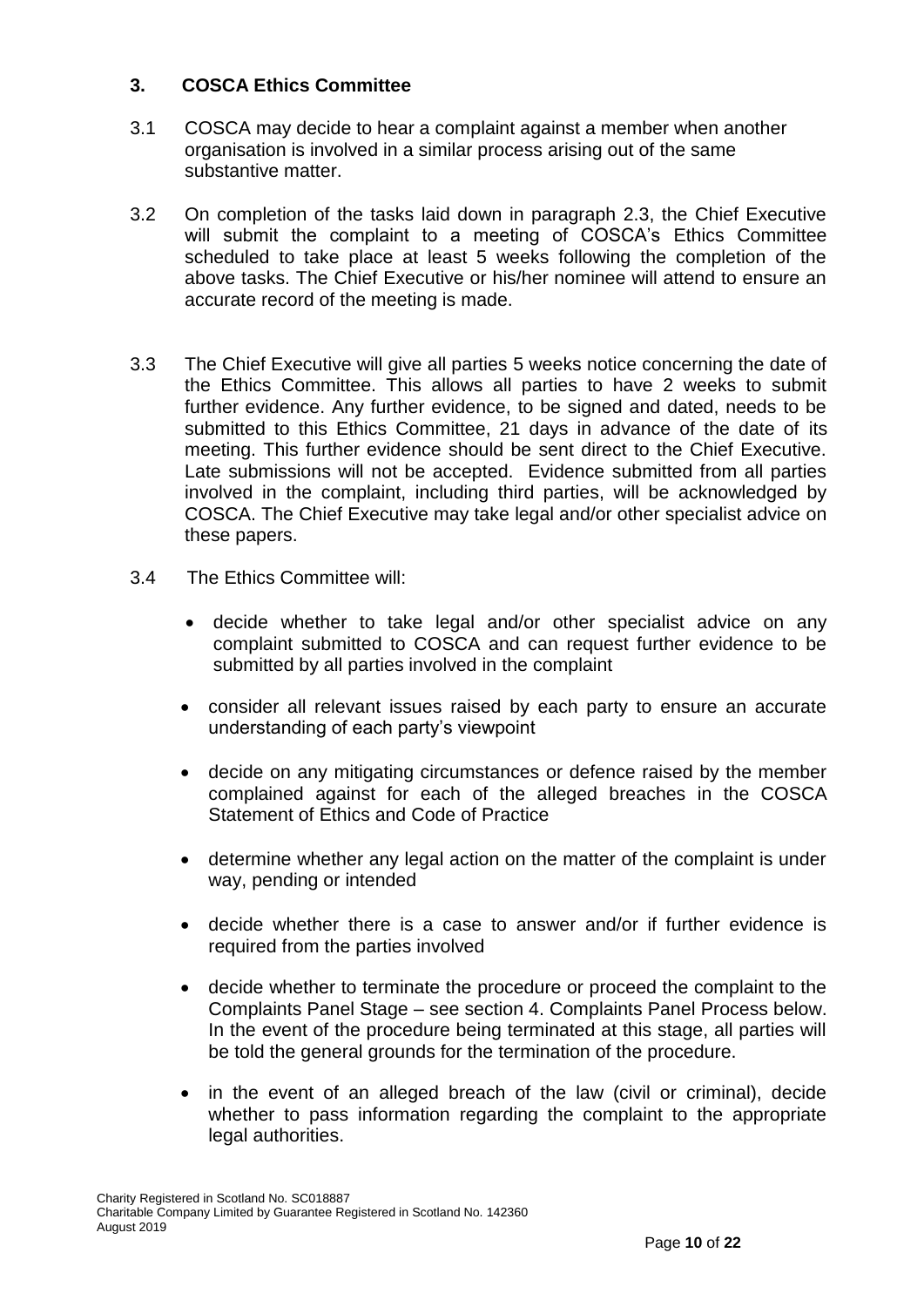- The Ethics Committee decides whether there is a prima facie (on the face of it) case to answer. It does this by considering whether there is sufficient corroborating evidence (preferably first hand evidence) to support the complaint for it to be processed to the Complaints Panel stage for investigation. The Ethics Committee will not process complaints to the Complaints Panel stage that it deems to be malicious or vexatious.
- 3.5 The Chief Executive will produce a written report describing the outcome of the meeting of the Ethics Committee regarding the complaint.
- 3.6 The complainant and the member complained against will normally be notified of the Ethic Committee's decision within 28 days of its meeting.
- 3.7 In the event of the Ethics Committee deciding that there is a case to be answered, it can recommend that a resolution should be sought between the parties involved. It can offer information at this stage about access to alternative dispute resolution/mediation services, the cost of which would be met by the parties involved.
	- 3.7.1 The aim of alternative dispute resolution/mediation is to highlight any mis-understandings or mis-construings with a view to agreement being reached.
	- 3.7.2 The alternative dispute resolution/mediation process will begin with the intention of facilitating the resolution of the complaint without prejudice to either party.
	- 3.7.3 Notification of the resolution or lack of agreement will be passed to the Chair of the Ethics Committee.
	- 3.7.4 If the parties choose not to enter into alternative dispute resolution/mediation or if there is no resolution following it, the complaint is taken to the Complaints Panel stage.

## **4. Complaints Panel Process**

4.1 In the event of the complaint proceeding to the Complaints Panel Stage, the Chief Executive will invite the Chair of the Ethics Committee to appoint a Complaints Panel consisting of three panellists, including at least one lay person. The Complaints Panel will examine a complaint, establish the facts of the allegations, determine any resultant harm/impairment, and, if appropriate, apply sanctions.

The Complaints Panel will elect a Chair from its members, with the Chair having the casting vote regarding decisions made by the Complaints Panel. Panel members will be impartial and independent of the complainant and the member complained against and may or may not be COSCA members, and may include the Chair of the Ethics Committee. COSCA reserves the right to appoint lay and non-members with appropriate expertise to the Complaints Panel.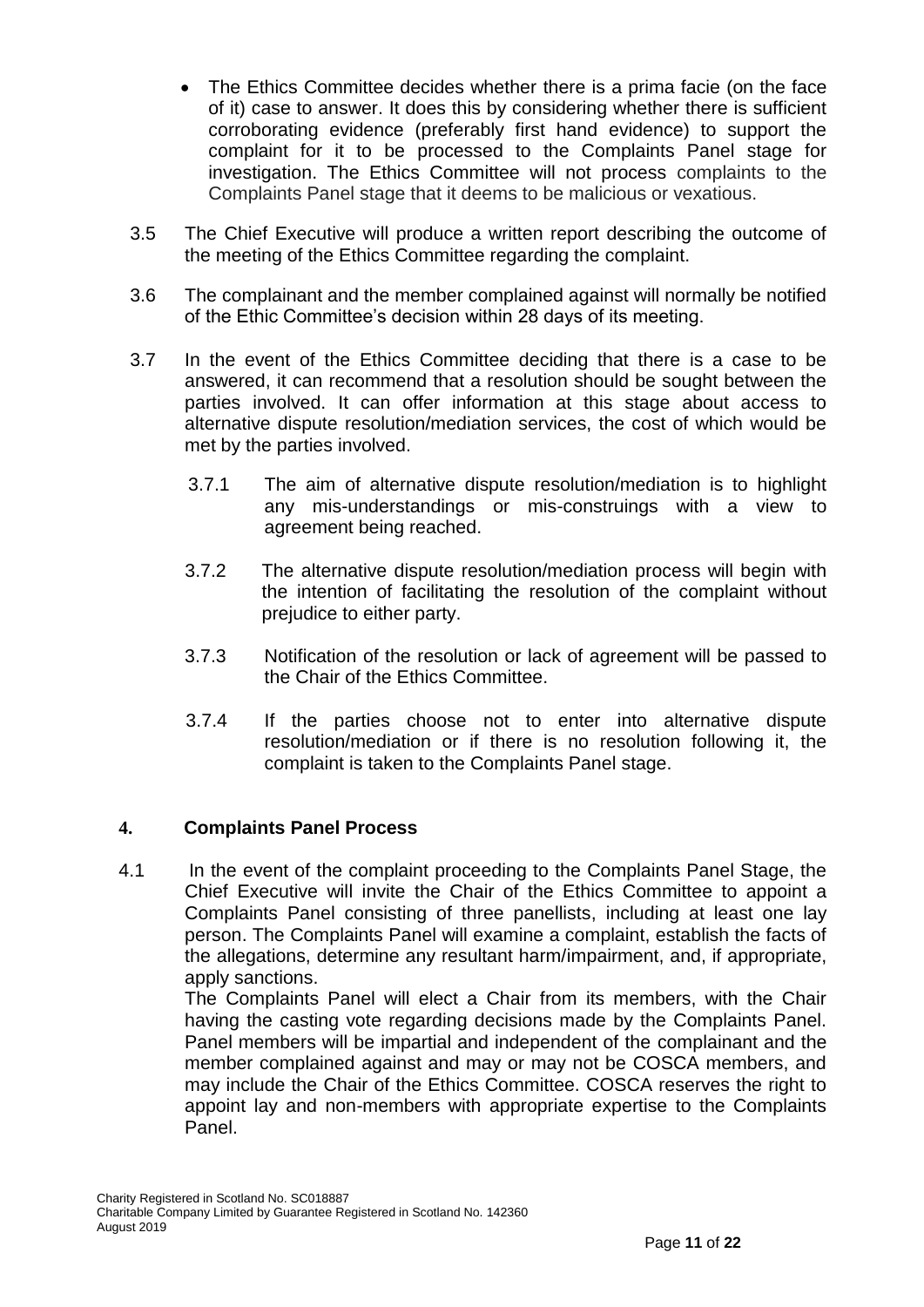- 4.2 All Panel members, whether members of COSCA or not, will be obliged to adhere to the principle of confidentiality in COSCA's Statement of Ethics and Code of Practice.
- 4.3 The Chair of the Complaints Panel will set the date of the Complaints Panel. The Chief Executive will notify both parties that they have the right to attend the Complaints Panel meeting to submit their own evidence on the date designated by the Chair of the Complaints Panel for the meeting to be held. The Complaints Panel will hear separately and not together the evidence from either party. The complainant and the party or parties complained against and/or their representatives will not attend the Complaints Panel meeting at the same time.
- 4.4 The Chief Executive will notify both parties that the Complaints Panel has the right to request the attendance at the Complaints Panel meeting of all parties involved in the complaint. If any of the parties requested by the Complaints Panel to attend the above meeting are unable to do so, they can nominate someone else to represent them. If a party cannot attend the above meeting, decides not to attend, and/or does not nominate someone else to represent them, then the Complaints Panel will proceed in their absence. In this event, any written evidence that has been previously submitted by this party will be used at the Complaints Panel hearing.
- 4.5 In all cases, parties who are requested to attend need to notify the Chief Executive of their attendance within two weeks of the date on the letter requesting their attendance. When attending a Complaints Panel all parties invited to attend have a right to be accompanied and/or represented by a supportive person of their choice at this meeting, information on whom require to be given to the Chief Executive within the two week period.
- 4.6 The Chief Executive will advise both parties to the complaint of the composition of the Complaints Panel. Any conflict of interest or other matter that may cast doubt on the impartiality of the Panel must be declared immediately to the Chief Executive. This information will be passed to the Chair of the Ethics Committee who will decide whether replacement Panel member(s) should be appointed.
- 4.7 The Chair of the Complaints Panel may request the attendance of witnesses at the Complaints Panel for the purpose of clarifying their written submissions or specialists relevant to the examination of the complaint.
- 4.8 Where there are several complaints against the same member they may be heard at the same Complaints Panel. However, the Panel will go ahead regardless of the attendance of the above parties or their representatives. The Chief Executive will provide all parties concerned with written confirmation of the arrangements for the Panel.
- 4.9 In setting the date for the Complaints Panel, the Chair of the Complaints Panel will ensure that all parties have a minimum of 5 weeks notice concerning the date of the Complaints Panel. Any further evidence, to be signed and dated, needs to be submitted to the Complaints Panel 21 days in advance of the date of its meeting. This allows all parties to have at least 2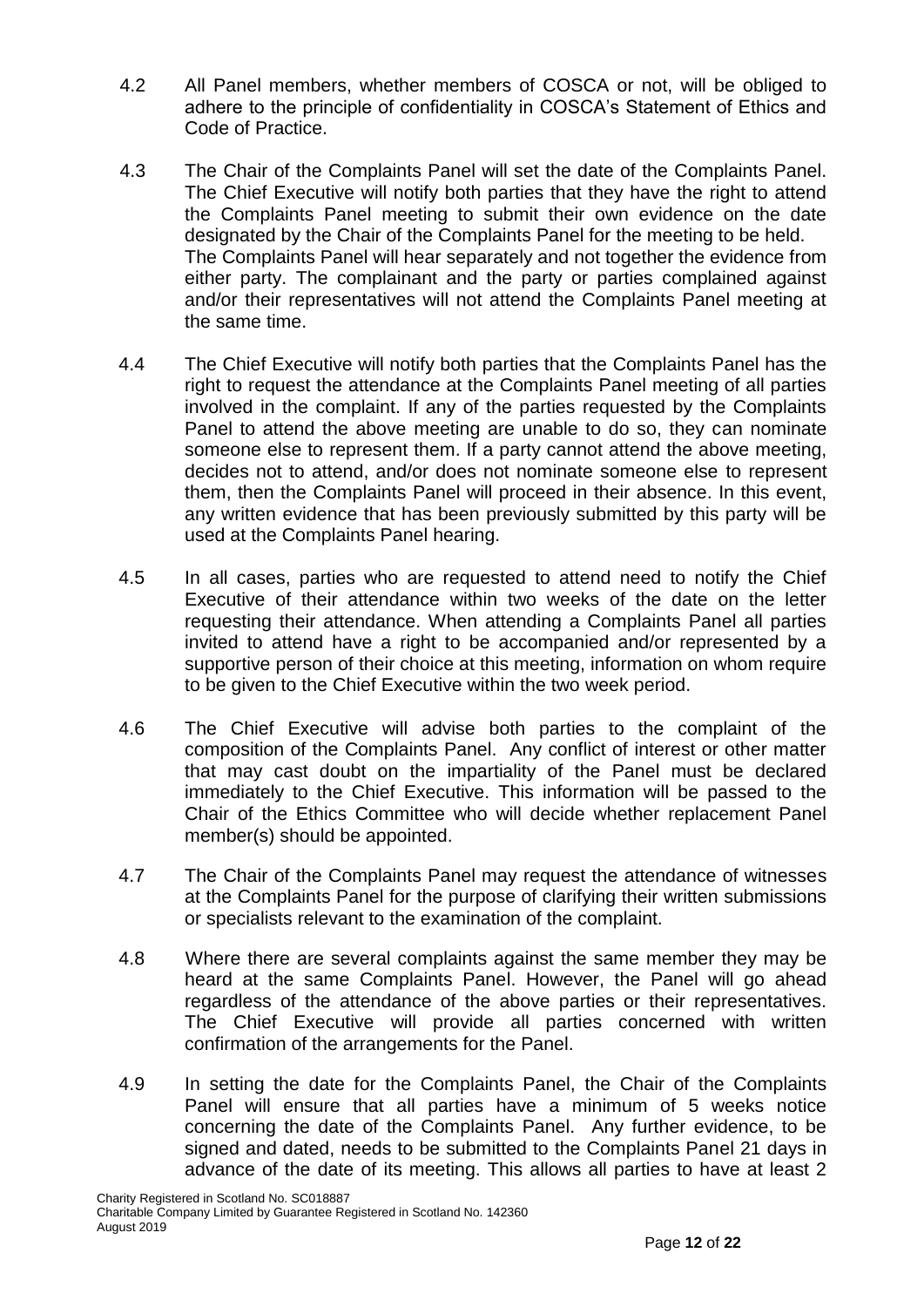weeks to submit further evidence. This further evidence should be sent direct to the Chief Executive. Late submissions will not be accepted unless prearranged with the Chief Executive. The Chief Executive may take legal and/or other specialist advice on these papers.

- 4.10 All parties must submit written notification to the Chief Executive of their attendance and/or that of their representative at the Complaints Panel meeting, whether this is requested or not by the Complaints Panel, within two weeks of the date of the letter informing them of the date of the Complaints Panel meeting. If any party does not notify the Chief Executive of their attendance and/or that of their representative within two weeks of the date of the above letter, they will not be allowed to attend the Complaints Panel meeting and it will proceed based on any written evidence previously submitted.
- 4.11 Because of time constraints and the requirement that evidence be submitted and distributed to panellists in advance of the Complaints Panel, the only new evidence to be admitted at the Meeting will be short oral or written submissions at the discretion of the Chair of the Complaints Panel.
- 4.12 Chief Executive or his/her nominee will attend to ensure that a report of the decision(s) made at the meeting is produced. Such reports will be kept confidential to the Complaints Panel and the Chair of the Ethics Committee. The reports will be kept in the COSCA office in accord with Data Protection legislation for a period of five years after completion of the case, or for a longer period as may be deemed necessary by the Chair of the Ethics Committee.
- 4.13 Meetings of the Complaints Panel will not be open to the public to attend.
- 4.14 The Complaints Panel will:
	- examine a complaint, establish the facts of the allegations, determine any resultant harm/impairment, and apply sanctions as appropriate.
	- decide whether to take legal and/or other specialist advice on any complaint submitted to COSCA.
	- consider all relevant issues raised by each party to ensure an accurate understanding of each party's viewpoint
	- decide on any mitigating circumstances or defence raised by the member complained against for each of the alleged breaches in the COSCA Statement of Ethics and Code of Practice
	- determine whether any legal action on the matter of the complaint is under way, pending or intended
	- in the event of an alleged breach of the law (civil or criminal), decide whether to pass information regarding the complaint to the appropriate legal authorities.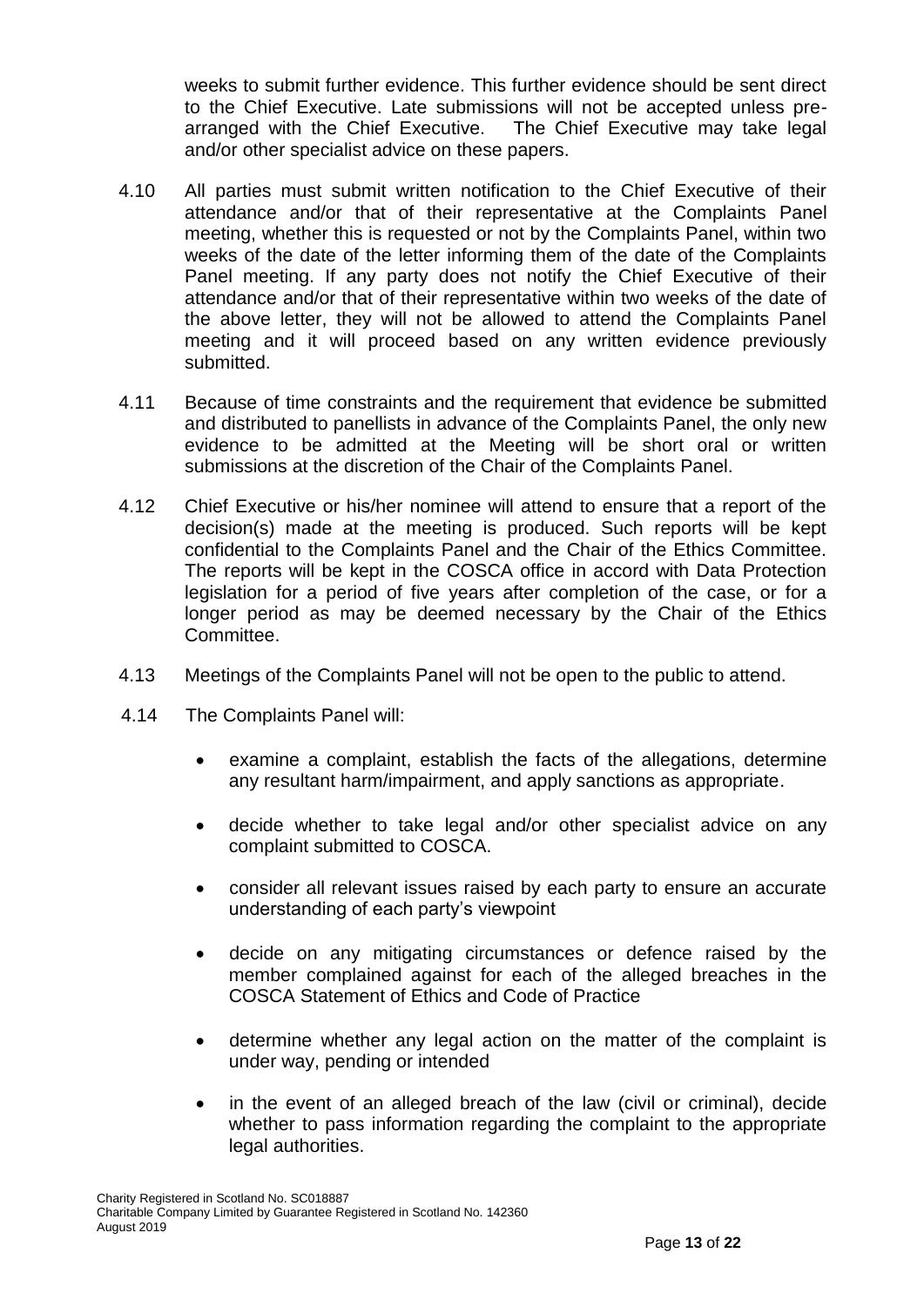- 4.15 The complainant and the member complained against will normally be notified of the Complaints Panel's decision within 28 days of its meeting. Third parties, including those who submitted written evidence, will be notified of the Complaints Panel decision, following the period of appeal.
- 4.16 At the discretion of the Chair of the Complaints Panel, with due regard to time constraints and confidentiality, the Complaints Panel may be adjourned or put in recess. The process will be re-started at the point at which it was stopped, within a reasonable time.
- 4.17 The following protocols will be observed at the Complaints Panel:
	- 4.17.1 the Chair reads a summary of the case of the complainant;
	- 4.17.2 the Chair reads a summary of the case of the member complained against;
	- 4.17.3 the complainant and/or their representative puts questions, through the Chair, to the member complained against;
	- 4.17.4 the member complained against and/or their representative puts questions, through the Chair, to the complainant;
	- 4.17.5 members of the Complaints Panel may then seek clarification from the complainant, the member complained against, and any witnesses called by the Panel;
	- 4.17.6 the Chair summarises the case and asks all parties to leave.
	- 4.18 The Complaints Panel will then decide:
		- 4.18.1 for each of the alleged breaches in the Statement of Ethics and Code of Practice, whether there is sufficient evidence to conclude that the alleged breach took place;
		- 4.18.2 if breaches have taken place, whether the breaches amount to serious professional misconduct. (Serious professional misconduct includes professional practice that falls seriously below the standard expected of a member of COSCA; or serious violation of ethical conduct; or conduct that brings the profession of counselling into disrepute.)
		- 4.18.3 if breaches have taken place, the level of seriousness, and what actions and sanctions against the member are appropriate.
		- 4.18.4 the Chair of the Complaints Panel will communicate these decisions in writing to the Chair of the Ethics Committee for the purpose of recording, reporting to COSCA's Board, and implementation.
- 4.19 The final decision of the Complaints Panel on the complaint, its reasoning, and details of any actions or sanctions will be communicated in writing by the Chair of the Complaints Panel to the complainant and the member complained against normally within 28 days of the meeting of the Complaints Panel. Both parties will also be reminded of their right to appeal. Third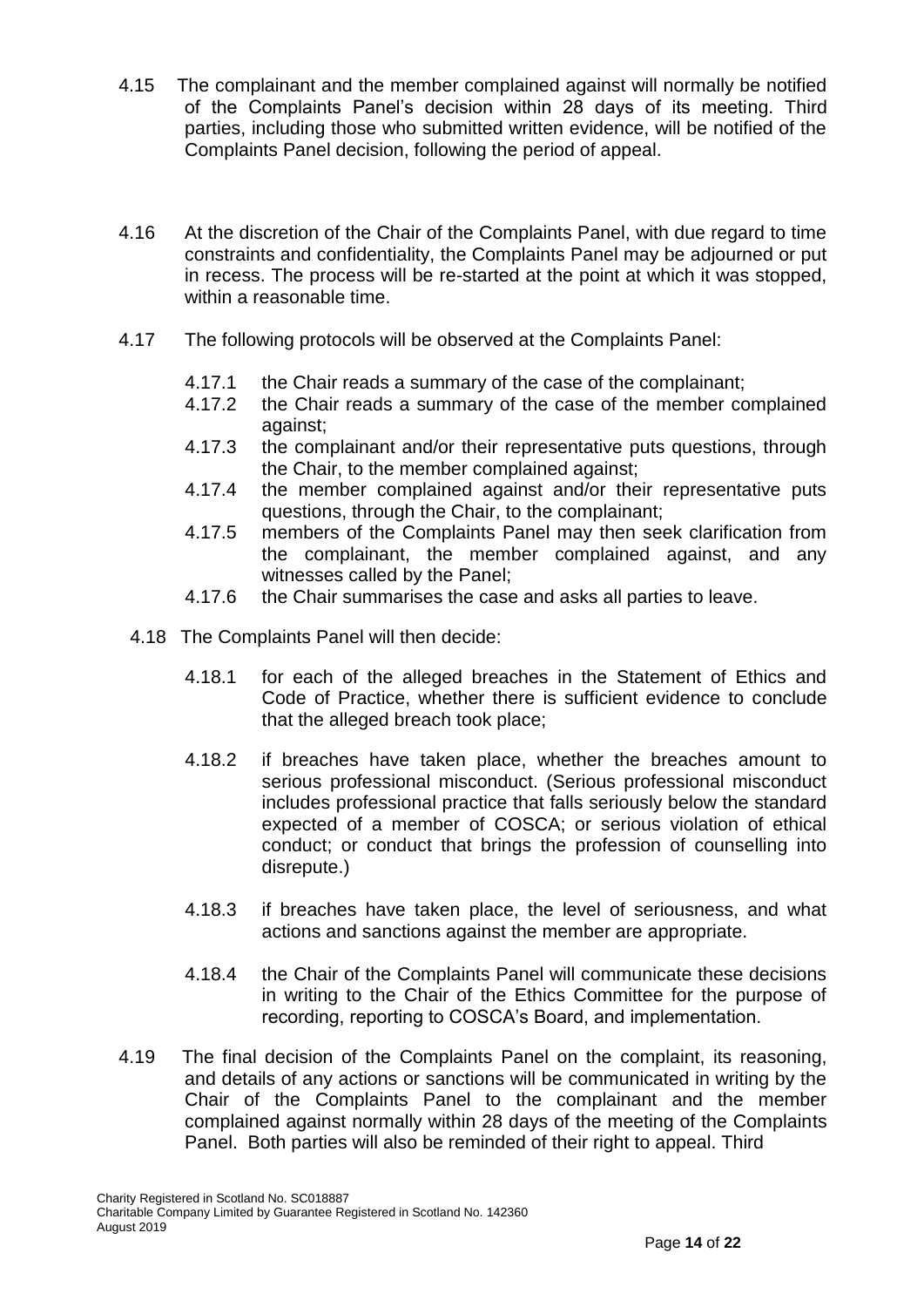parties, including those who submitted written evidence, where appropriate will be notified of the Complaints Panel decision, following the period of appeal.

- 4.20 The Chair of the Ethics Committee will ensure the implementation of any actions and sanctions arising from the decision on the complaint at this time or subsequent to an appeal by a process of review with timescales appropriate to the action required or the sanctions laid down.
- 4.21 The Chair of the Ethics Committee will inform COSCA's Board concerning the number and nature of complaints being handled. Information on those complained against will be kept confidential to the Ethics Committee, the Complaints Panel, and the Chief Executive.

#### **5. General Points**

- 5.1 The time limits stated in this Complaints Procedure would normally only be modified by mutual agreement of the parties concerned at the relevant stage of the Procedure i.e. the complainant, party complained against and COSCA officials. The ultimate decision rests with the Chair of the Ethics Committee or his/her delegate.
- 5.2 If the complainant or the COSCA member complained against is an organisation, the organisation is required to formally authorise a named person to represent it throughout the complaint procedure.
- 5.3 In the event of the absence or unavailability of the Chair of the Ethics Committee, its Vice-Chair or another authorised member of the Ethics Committee will be substituted.
- 5.4 Those persons taking part in the Complaints Procedure are required to observe confidentiality and act in such a way that will neither prejudice nor influence the outcome of the complaint procedure. Any indication of a breach of these conditions may result in the procedure being halted by the Chair of the Ethics Committee.
- 5.5 Should it emerge at any stage in the complaint procedure that legal action on the matter of the complaint is under way, pending or intended, the Chair of the Ethics Committee has the right to halt the procedure until legal process is completed.
- 5.6 All members of COSCA are required to adhere to the procedures and decisions of the Ethics Committee of COSCA. The refusal or failure of a member to participate in the Complaints Procedure without good reason or due notice, will result in an immediate recommendation to the Board that membership and other standing within COSCA is reviewed. In the event of termination of membership, no membership or other fees paid will be refunded.
- 5.7 The refusal or failure of the complainant to participate at any stage of the complaint procedure, without good reason or due notice, or if the complainant formally withdraws the complaint, will mean that the complaint is regarded as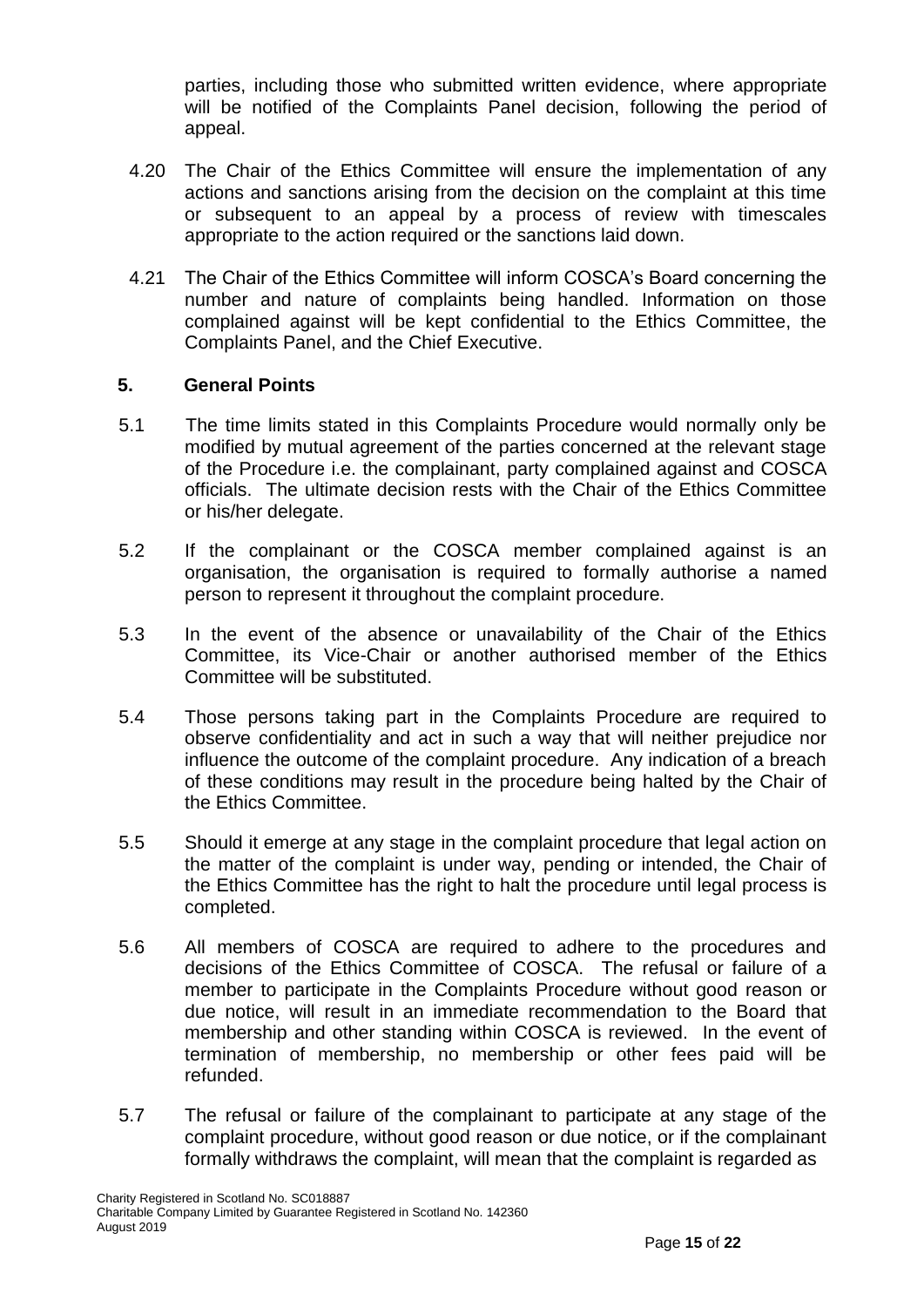withdrawn. In this event, COSCA reserves the right to consider the complaint under its system for dealing with information about members that is known to COSCA – see COSCA's website under complaints. www.cosca.org.uk

The Chair of the Ethics Committee will inform both parties in writing regarding whether the complaint has been dismissed or that it will be dealt with under the above system. In the event of a dismissal of a complaint, all documentation filed with COSCA on the complaint shall be destroyed after 3 years from the dismissal order. The member complained against will be informed that COSCA has no grounds to believe that the member has acted unethically.

- 5.8 When the member complained against resigns or does not renew their COSCA membership before the complaint procedure is completed, without good reason or due notice, the Chair of the Ethics Committee will inform the Chair of COSCA's Board. The Complaints Panel, however, can still meet and apply sanctions. Any re-application for membership will then require the approval of both the Board and the Ethics Committee following an investigation into the membership application.
- 5.9 Where written communication with either the complainant or the member complained against is impractical, the Chair of the Ethics Committee will, at his/her discretion, authorise the use of appropriate alternative means of communication at any stage(s) in the complaint procedure.
- 5.10 COSCA will not be responsible for travel or any other expenses incurred either by the complainant or the member complained against in connection with any stage of the complaint.
- 5.11 If there is a complaint submitted to COSCA in which a member of the Ethics Committee is cited, that member must not be associated in any way with the work of the Ethics Committee until after the complaint has been fully dealt with. After the Complaints Procedure is completed in respect of the above complaint, the Ethics Committee can recommend to the Board that the member be offered re-instatement.

#### **6. Sanctions**

- 6.1 The Complaints Panel is empowered to make decisions of sanction against a member of COSCA. The following sanctions, and any combinations thereof, can be applied permanently or for a specified period of time:
	- 6.1.1 suspension or termination of membership of COSCA;
	- 6.1.2 suspension or termination of recognition within COSCA (for example: accreditation, organisational recognition or involvement with validated training):
	- 6.1.3 suspension or termination of advertising by a member associated with COSCA;
	- 6.1.4 suspension or termination of any roles in COSCA's Governance/Management structure;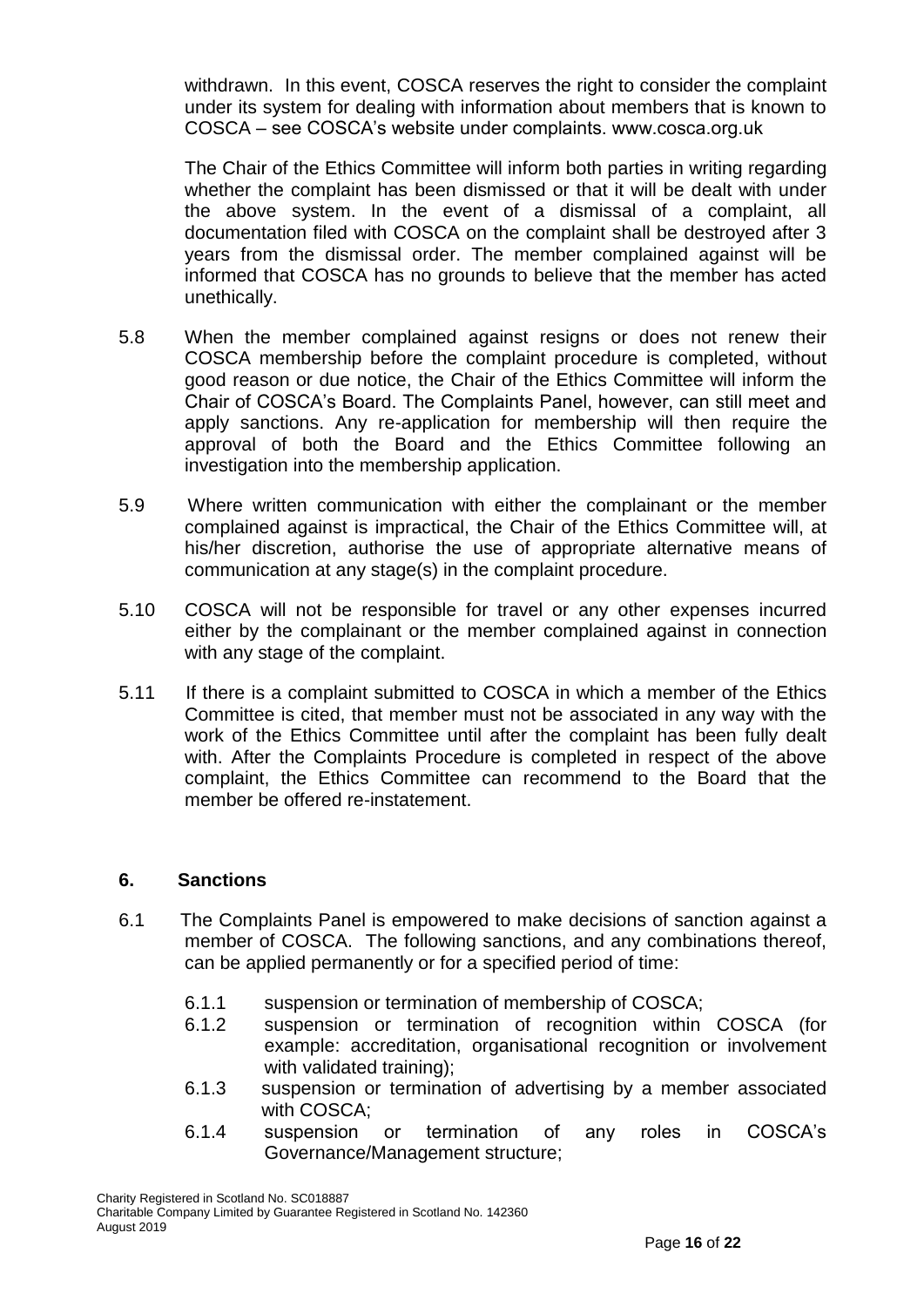- 6.1.5 suspension or termination of advertising, publicity or promotion in COSCA publications and website;
- 6.1.6 making continuation of any of the privileges or facilities listed above subject to probation;
- 6.1.7 publication of all sanctions following complaints panel meetings in accord with paragraphs 7.2 and 7.3 below.
- 6.2 In addition, or as an alternative, to these sanctions, the Complaints Panel may make recommendations to the member regarding, for example: ceasing to practise, either temporarily or permanently; changing working structures and management systems; undertaking further training or personal therapy; increasing and/or changing supervision arrangements.
- 6.3 In addition, or as an alternative, to these sanctions the Complaints Panel may make recommendations to the organisational member regarding, for example: revising the organisation's complaints procedure; changing working structures and management systems; and increasing and/or changing supervision arrangements.
- 6.4 The Complaints Panel will state the commencement date and duration of any sanctions to be applied.
- 6.5 Sanctions will not be applied until the possibility of an appeal being upheld expires.
- 6.6 In the event of termination of membership or other standing, fees paid will not be refunded.
- 6.7 The Chair of the Ethics Committee will decide if the requirements of the sanction(s) have been fulfilled and whether the sanction(s) should be lifted. Depending on any cited mitigating circumstances, the Ethics Committee has the right to give an extension to the member to fulfill the requirements of the sanction(s). Failure or refusal to comply with a sanction may result in membership being withdrawn immediately. The Chief Executive will notify in writing the member complained against of any decision made in respect of the fulfillment or otherwise of the requirements of the sanction(s).

## **7. Publishing Complaints Panel's Decisions and Recommendations**

- 7.1 COSCA does not publish information about on-going complaints.
- 7.2 Registrants on the COSCA Register of Counsellors and Psychotherapists
- 7.2.1 COSCA publishes all sanctions following complaints panel meetings and after the possibility of an appeal being upheld expires. In the event that an appeal is not upheld, sanctions will be published on the entry of the relevant registrant on the COSCA Register of Counsellors and Psychotherapists In the event that the sanction applied to a registrant is to terminate membership of COSCA, the name of that person will be published in the Sanction Notice of the Register depending on the outcome of any appeal submitted against the sanction. If the appeal is not upheld, COSCA will then publish the name of the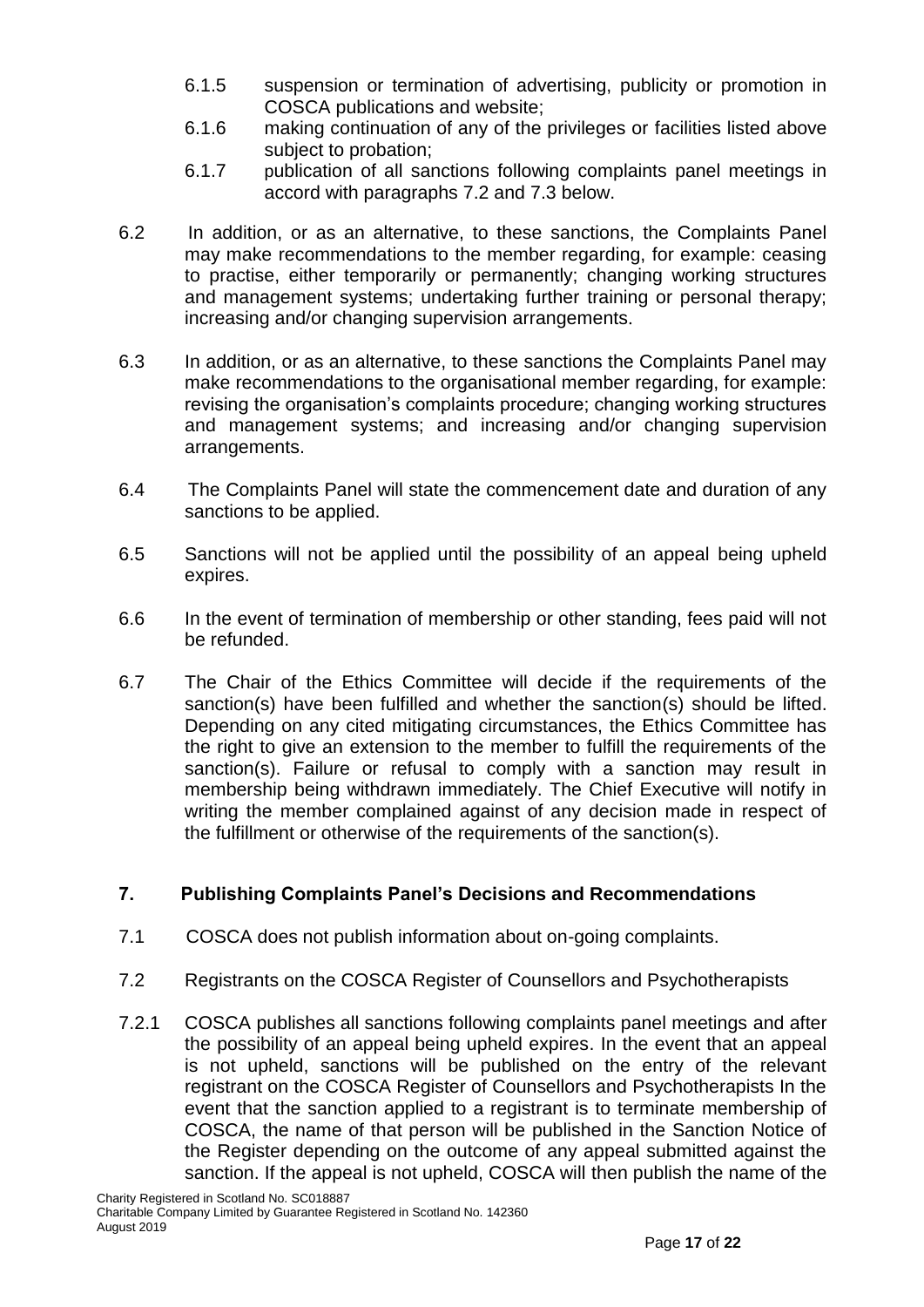registrant whose membership has been terminated in the COSCA Journal under the following heading: Removal of Registrant Due to Ethical Breach. This heading will also be entered under the name of the above individual on COSCA's internal membership database and on the Sanctions Notice on the COSCA's Register of Counsellors and Psychotherapists.

- 7.2.2 In order to protect the public, when COSCA registrants, who are also registered with a statutory professional regulatory body in health and social care or another professional body, is removed from the COSCA Register on fitness to practise grounds, COSCA will notify the holder of the statutory professional register or other professional body of the removal of the registrant from the Register.
- 7.3 COSCA Individual Members (Non Registrants) and Organisational Members

COSCA reserves the right to publish decision(s)/recommendation(s) of the Complaints Panel against COSCA Individual Members (Non Registrants) and Organisational Members, after the possibility of an appeal being upheld expires. This is subject to the approval of the Chair of the Ethics Committee or, if there is a conflict of interest, then a member of Complaints Panel who made the decision(s)/recommendation(s).

#### **8. Appeals**

- 8.1 The COSCA Appeals Procedure (see Appendix 2) may be invoked to appeal against the following decisions of the Complaints Panel or the Chair of the Ethics Committee:
	- 8.1.1 the decision to terminate the complaints procedure;
	- 8.1.2 the decision to uphold or reject the complaint by the Complaints Panel;
	- 8.1.3 the decision to apply sanctions and/or the nature of the sanctions applied.
- 8.2 An appeal must be made by submitting within 14 days of the date of the notification of the relevant decision a written statement of the grounds of appeal and must include the information referred to in paragraph 4  $(4.1 - 4.7)$ of the Appeals Procedure.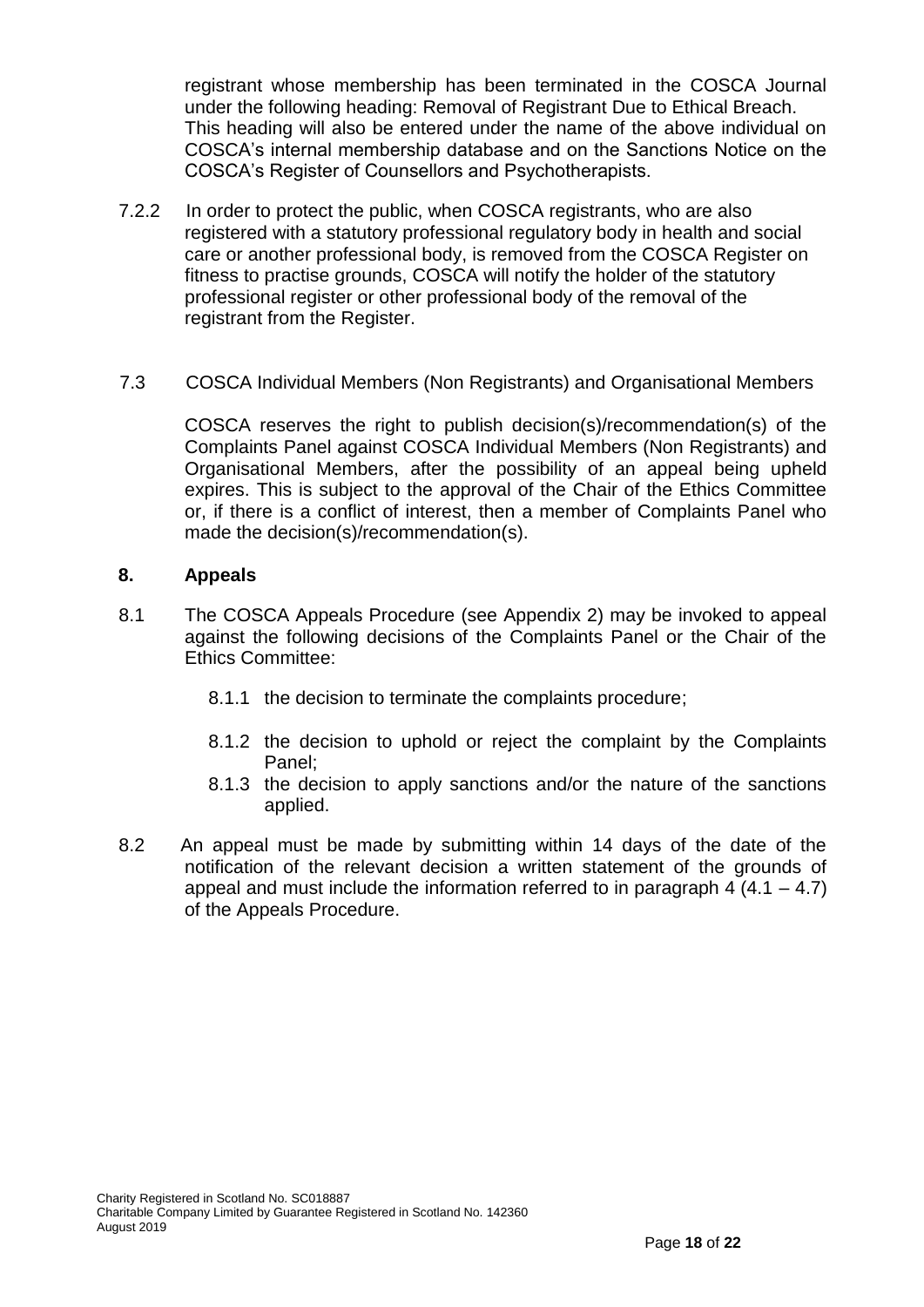## **Appendix 1**

The COSCA Statement of Ethics and Code of Practice may be downloaded from COSCA's website www.cosca.org.uk or obtained from the COSCA office.

### **Appendix 2**

#### **APPEALS PROCEDURE**

#### *1 Introduction*

- 1.1 This Appeals Procedure provides a means of appealing against decisions of COSCA (Counselling and Psychotherapy in Scotland), the professional body for counselling and psychotherapy in Scotland.
- 1.2 If the appellant is an organisation, the organisation is required to formally nominate a sole representative on behalf of the organisation throughout the processing of an appeal.
- 1.3 An appeal will not be heard if there is any on-going legal or impending action on the matter of the appeal.
- 1.4 It is a duty on the appellant involved in the appeal to make known to COSCA any on-going or impending legal action.

#### *2 Grounds for Appeal*

- 2.1 An appeal can be made on any of the following grounds:
	- 2.1.1 that the decision may have been affected by a failure to follow the relevant procedures and/or guidelines
	- 2.1.2 that there is new evidence and/or information that was not known to COSCA and the appellant that might have influenced the decision had it been available when the decision was made
	- 2.1.3 that the evidence did not warrant the decision made
	- 2.1.4 that the sanction is disproportionate to the evidence provided and that it is unjust in the circumstances.

#### *3 Appeals Procedure*

- 3.1 The appellant must make the appeal in writing within the time limit specified in the relevant procedure and/or guidelines that resulted in the decision. In exceptional circumstances this deadline may be extended.
- 3.2 Where written communication by and with the appellant is impractical, the Chief Executive will, at his/her discretion, authorise the use of appropriate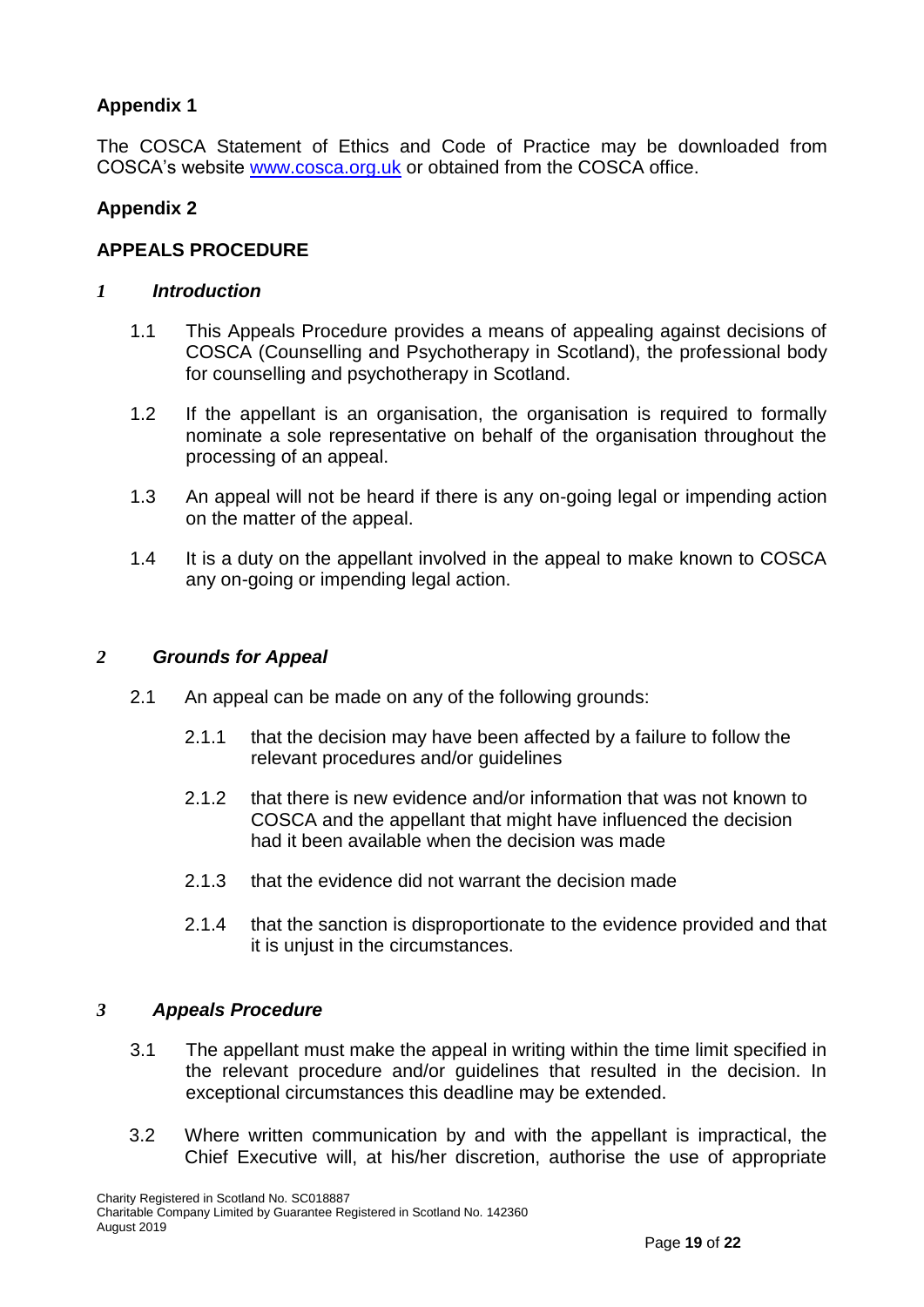alternative means of communication at any stage(s) of the appeals procedure.

- 3.3 The time limits stated in this Appeals Procedure may be modified by mutual agreement of COSCA and the appellant.
- 3.4 Appeals must take the form outlined in the section 'Notes to appellants on submitting an appeal' and be addressed to the Chief Executive of COSCA at the current address of the COSCA Office. When it is not possible for the appellant to submit the appeal in writing, COSCA offers assistance for the appeal to be made.
- 3.5 On receipt of an appeal, COSCA will send a written acknowledgement to the appellant and the relevant body/individual that made the decision under appeal advising that the appeal has been received.
- 3.6 In the event of the absence, unavailability, conflict of interest or involvement in the prior decision of the Chief Executive and/or Chair of the Ethics Committee, her/his nominated deputy will be substituted at this and/or subsequent stages. The subsequent points are ruled by this paragraph.
- 3.7 The Chief Executive and the Chair of the Ethics Committee will consider whether there are grounds to hold an appeal. If it is decided that there are grounds the Chief Executive will invite the Chair of the Ethics Committee to appoint an Appeals Panel. The Chair of the Ethics Committee will normally be the Chair of the Appeals Panel.
- 3.8 The appellant and the relevant body/individual that made the decision under appeal will be notified in writing normally within 6 weeks of the receipt of the appeal of the decision of the Chief Executive and the Chair of the Ethics Committee on whether or not the appeal will be heard. If the Chief Executive and the Chair of the Ethics Committee, or other parties appointed for this purpose, decide that there are no grounds of appeal, this decision is final.
- 3.9 If the appeal is to be heard, the Chief Executive will organise an Appeals Panel. The Appeals Panel must meet within 6 weeks of the date when the appellant was notified that an Appeals Hearing would be held.
- 3.10 The Appeals Hearing will consist of:
	- 3.10.1 three Panel members, including normally the Chair of the Ethics Committee, who have not previously been involved in the disputed decision. This Panel will normally be drawn from the COSCA membership. The Chair of the Appeals Panel will have the casting vote regarding decisions made by the Appeals Panel.
	- 3.10.2 the Chief Executive, who will service the procedure, subject to paragraph 3.6, but take no part in the decision-making of the Panel.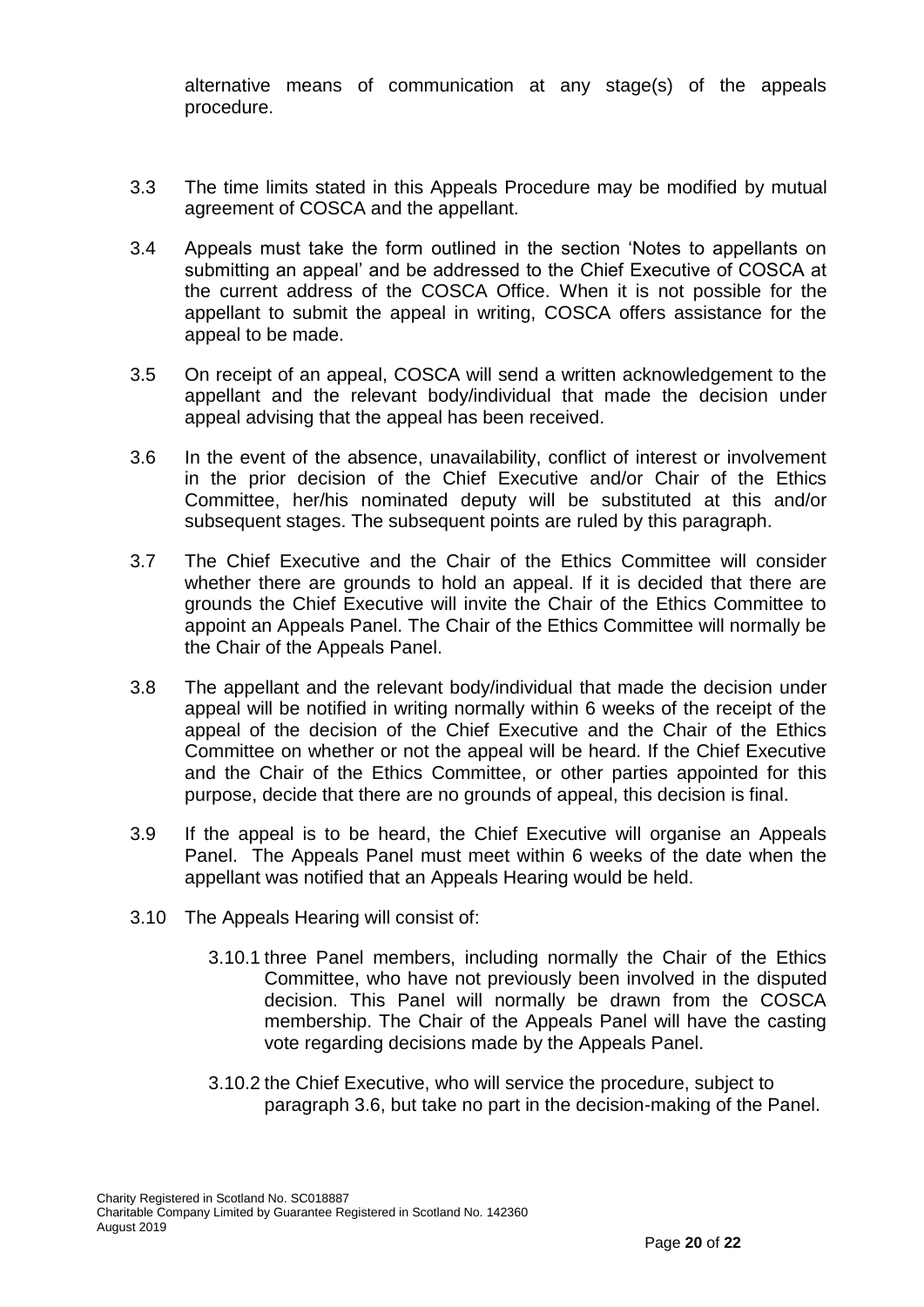- 3.11 The Chief Executive will advise the appellant to the appeal and the relevant body/individual that made the decision under appeal of the composition of the Panel. Any conflict of interest or other matter that may cast doubt on the impartiality of the Panel must be declared immediately to the Chief Executive who will decide whether any Panel members should be replaced.
- 3.12 The Chair of the Appeals Panel may appoint a clerk to the Panel.
- 3.13 The Chair of the Appeals Panel will set the date of the Appeals Hearing and notify the appellant and the relevant body/individual that made the decision under appeal.
- 3.14 Neither the appellant nor those involved in the decision under appeal will be expected to attend the Appeals Hearing. However, the Panel has the right to invite witnesses and any other parties it considers to be helpful to the hearing of the appeal.
- 3.15 The Appeals Hearing will consider all evidence pertaining to the appeal, which COSCA must receive at least 10 working days prior to the date of the Appeals Hearing.
- 3.16 The conduct of the Appeals Hearing will be at the discretion of the Chair, guided by the requirements of these procedures and/or guidelines. The Appeals Panel will conduct its business with strict regard to the confidentiality of any information disclosed. The appeal will be considered solely on the merit of the circumstances evidenced as the grounds for the appeal.
- 3.17 Any parties invited to attend the Appeals Panel Hearing will withdraw at the Chair's request.
- 3.18 The Chair of the Appeals Panel has the power to adjourn the Appeals Hearing in order for further information or evidence to be gathered.
- 3.19 The Appeals Panel can decide to:
	- $\triangleright$  Assess that the ground(s) outlined above for the appeal are sufficient for the appeal to be considered
	- Review the previous decision(s) of COSCA (Counselling & Psychotherapy in Scotland) that are being appealed
	- $\triangleright$  Confirm or overturn the previous decision(s) made.

The decision made by the Appeals Panel will be communicated in writing to the appellant and the relevant body/individual that made the decision under appeal by the Chief Executive within normally 7 working days of the completion of the Appeals Hearing. The Panel can decide to: up-hold the previous decision; amend the previous decision; over-turn the previous decision; and alter the sanctions previously meted out.

3.20 Following notification of the Appeals Panel's decision, the relevant body/individual that made the decision under appeal will be required to take appropriate action.